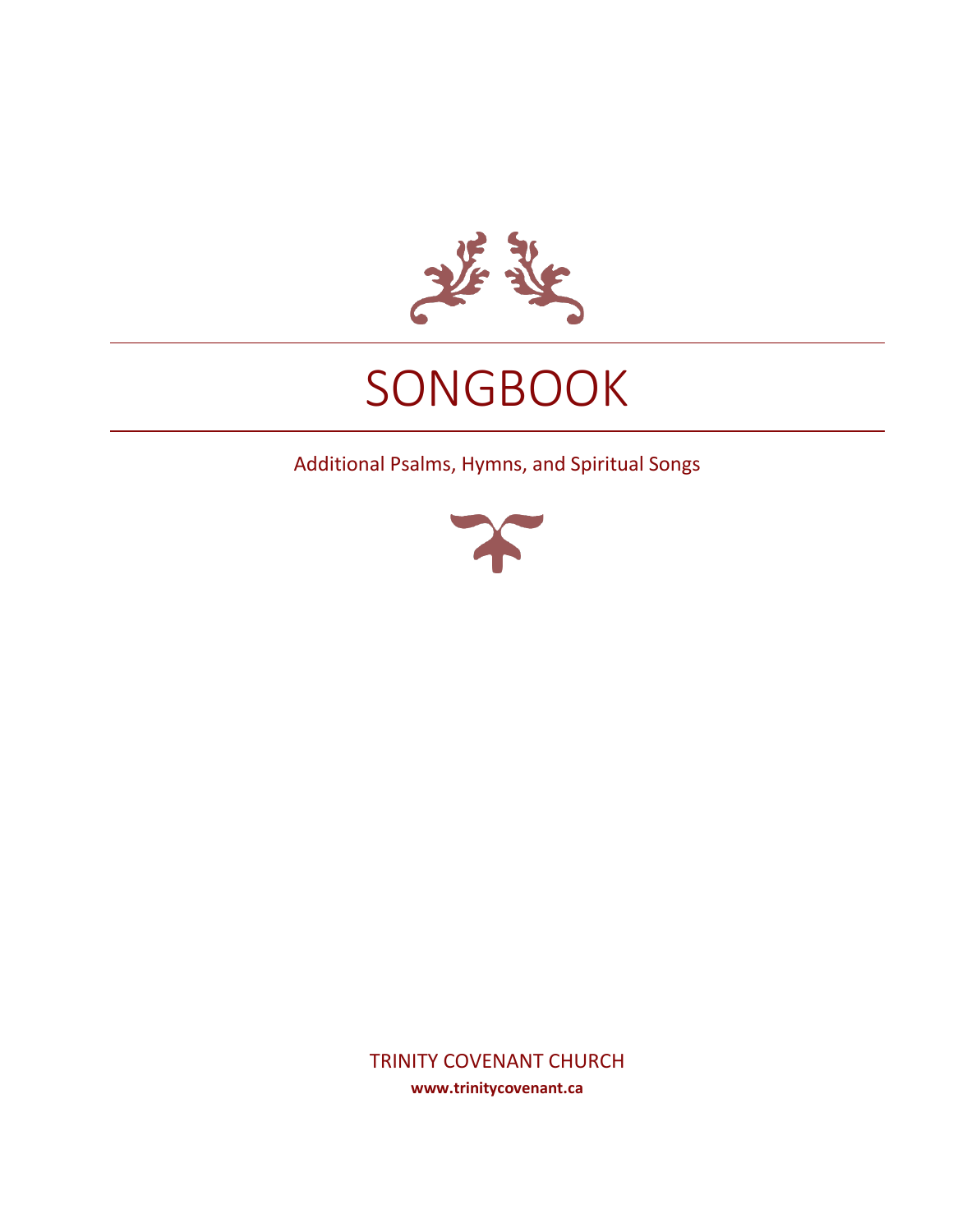#### **Contents**

| Mighty God We Thank and Praise You (BCP/Kimbrough, 2012; Beethoven, 1824) 18 |  |
|------------------------------------------------------------------------------|--|
|                                                                              |  |
|                                                                              |  |
|                                                                              |  |
|                                                                              |  |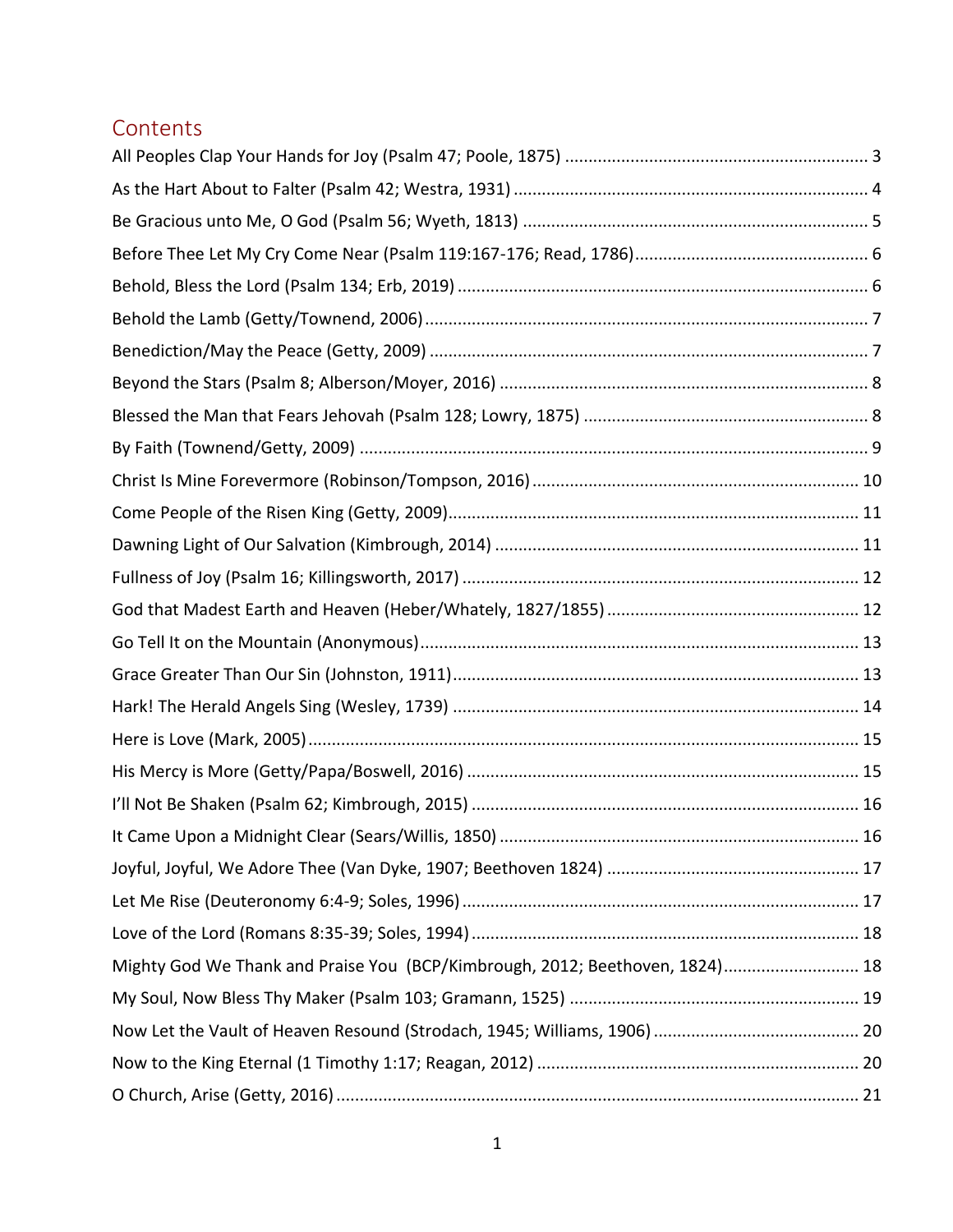| The Lord Hear Thee in Troubled Times (based on Psalm 20; Wilson, 2001; Schutz, 1661)  28 |  |
|------------------------------------------------------------------------------------------|--|
|                                                                                          |  |
|                                                                                          |  |
|                                                                                          |  |
|                                                                                          |  |
|                                                                                          |  |
|                                                                                          |  |
|                                                                                          |  |
|                                                                                          |  |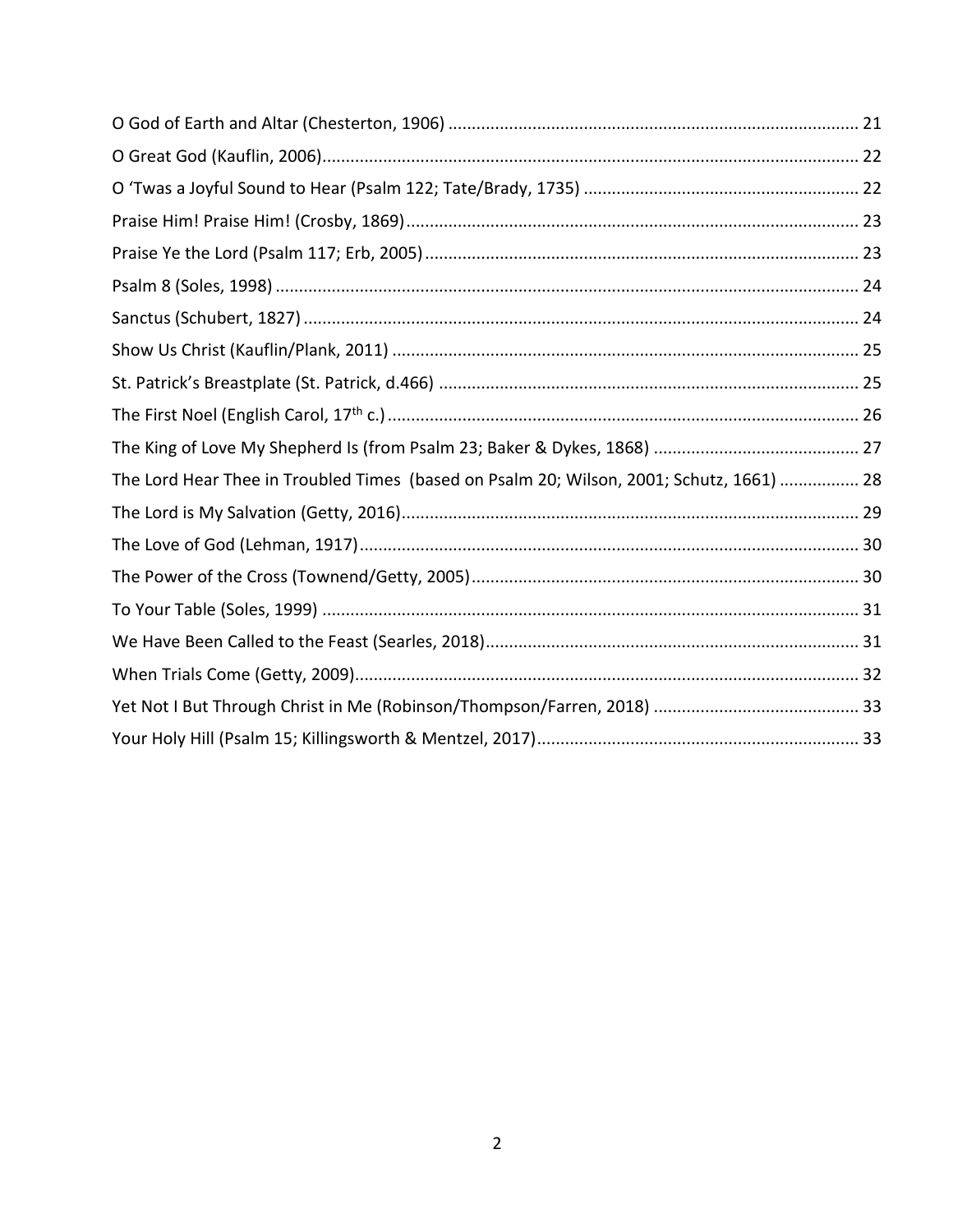## <span id="page-3-0"></span>All Peoples Clap Your Hands for Joy (Psalm 47; Poole, 1875)

- 1 All peoples, clap your hands for joy; to God in triumph shout; For awesome is the LORD Most High, Great King the earth throughout. He brings the peoples under us in mastery complete; And He it is Who nations al subdue beneath our feet.
- 2 The land of our inheritance He chooses out for us, And He to us the glory gives of Jacob whom He loves. God is ascended with a shout, the LORD with trumpeting. Sing praises unto God! Sing praise! Sing praises to our King!
- 3 For God is King of all the earth; sing praise with skillfulness. God rules the nations; God sits on His throne of holiness. Assemble, men of Abrah'm's God! Come, people, princes, nigh! The shields of earth belong to God; He is exalted high.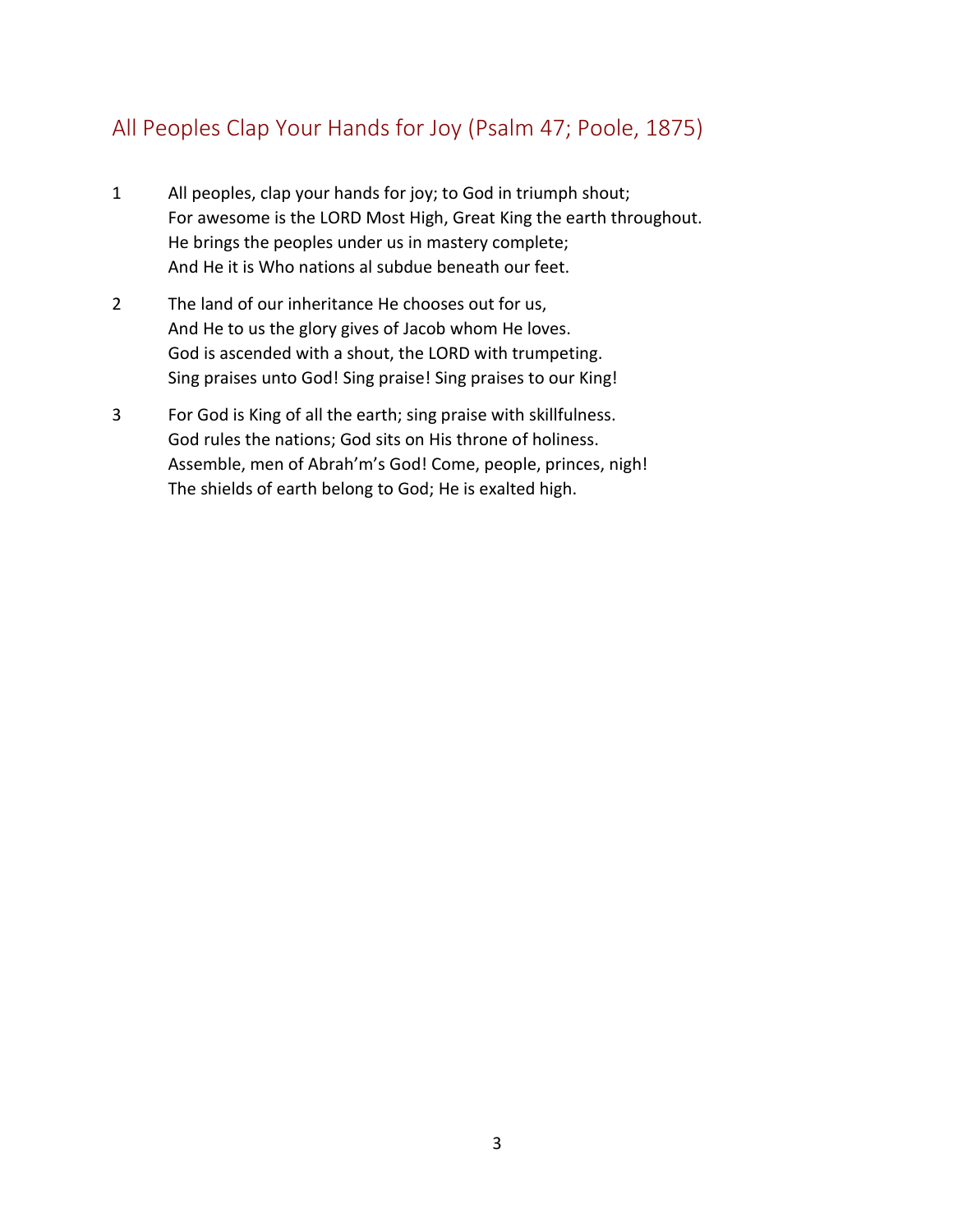## <span id="page-4-0"></span>As the Hart About to Falter (Psalm 42; Westra, 1931)

- 1 As the hart, about to falter, in its trembling agony, Panteth for the brooks water, so my soul doth pant for Thee. Yea, athirst for Thee I cry; God of life, O when shall I Come again to stand before Thee in Thy temple, and adore Thee?
- 2 Bitter tears of lamentation are my food by night and day; In my deep humiliation, "Where is now thy God?" they say. Yea, my soul doth melt in me, when I bring to memory, How of yore I did assemble with the joyful in Thy temple.
- 3 O my soul, why art thou grieving, why disquieted in me? Hope in God, thy faith retrieving; let Him still thy refuge be. I shall yet extol His grace for the comfort of His face; He has ever turned my sorrow into gladness on the morrow.
- 4 From the land beyond the Jordan I bewail my misery; From the foothills of Mount Hermon, O my God, I think of Thee. As the waters plunge and leap, deep re-echoes unto deep; All Thy waves and billows roaring o'er my troubled soul are pouring.
- 5 But the Lord will send salvation, and by day His love provide; He shall be my exultation, and my song at eventide. On His praise e'en in the night I will ponder with delight, And in prayer, transcending distance, seek the God of my existence.
- 6 I will say to God, my fortress: "Why hast Thou forsaken me? Why go I about in sadness for my foes' dread tyranny?" Their rebukes and scoffing words pierce my bones as pointed swords, As they say with proud defiance: "Where is God, thy soul's reliance?"
- 7 O my soul, why art thou grieving; why disquieted in me? Hope in God, thy faith retrieving; He will still thy refuge be. I shall yet through all my days give to Him my thankful praise; God, who will from shame deliver, is my God, my rock, forever.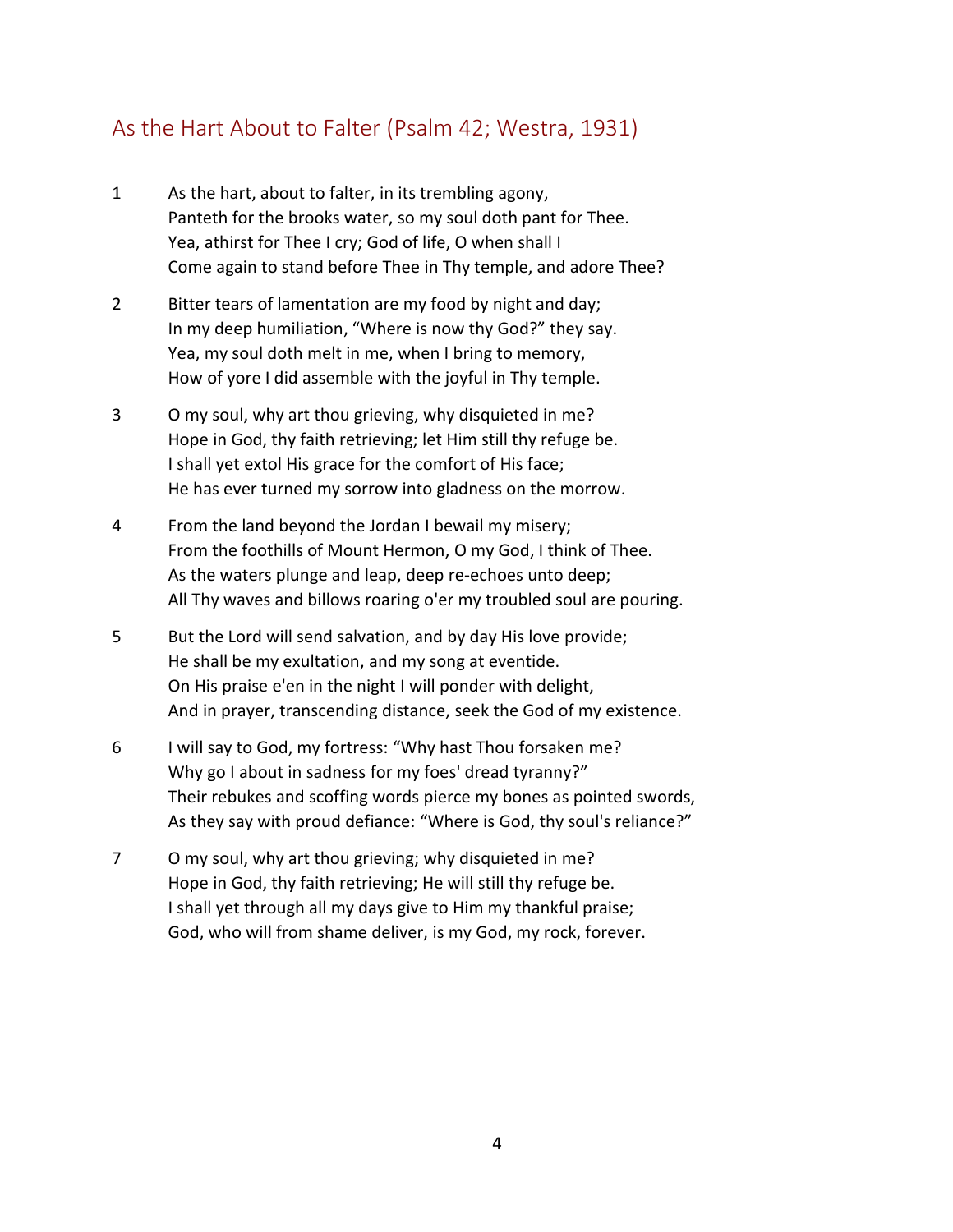## <span id="page-5-0"></span>Be Gracious unto Me, O God (Psalm 56; Wyeth, 1813)

- 1 Be gracious unto me, O God, for man would me devour; He fights against me all day long, oppressing by his power. My foes are watching day and night that they may me devour.
- 2 Because against me many are who fight from places high, The day I fear I'll trust in Thee. God's word I'll magnify. In God I trust. What can flesh do? Of that ne fear have I.
- 3 All day they wrest my words; their thoughts toward me are filled with hate. They meet, they lurk, they mark my steps, as for my soul they wait. Is there indeed escape for them with wickedness so great?
- 4 In anger, God, cast peoples down in what they undertook. Thou numberest my wanderings, not one dost overlook. Within Thy bottle put my tears; are they not in Thy book?
- 5 My foes shall, when I cry, turn back, I know; God is for me. In God I'll praise His word; the LORD – His word my praise shall be! In God I've trusted, I'll not fear what man can do to me.
- 6 My vows to Thee I'll pay, O God; thank-off'rings bring to Thee. For Thou from death didst save my soul, my feet from falling free; I'll walk before God in the light of those that living be.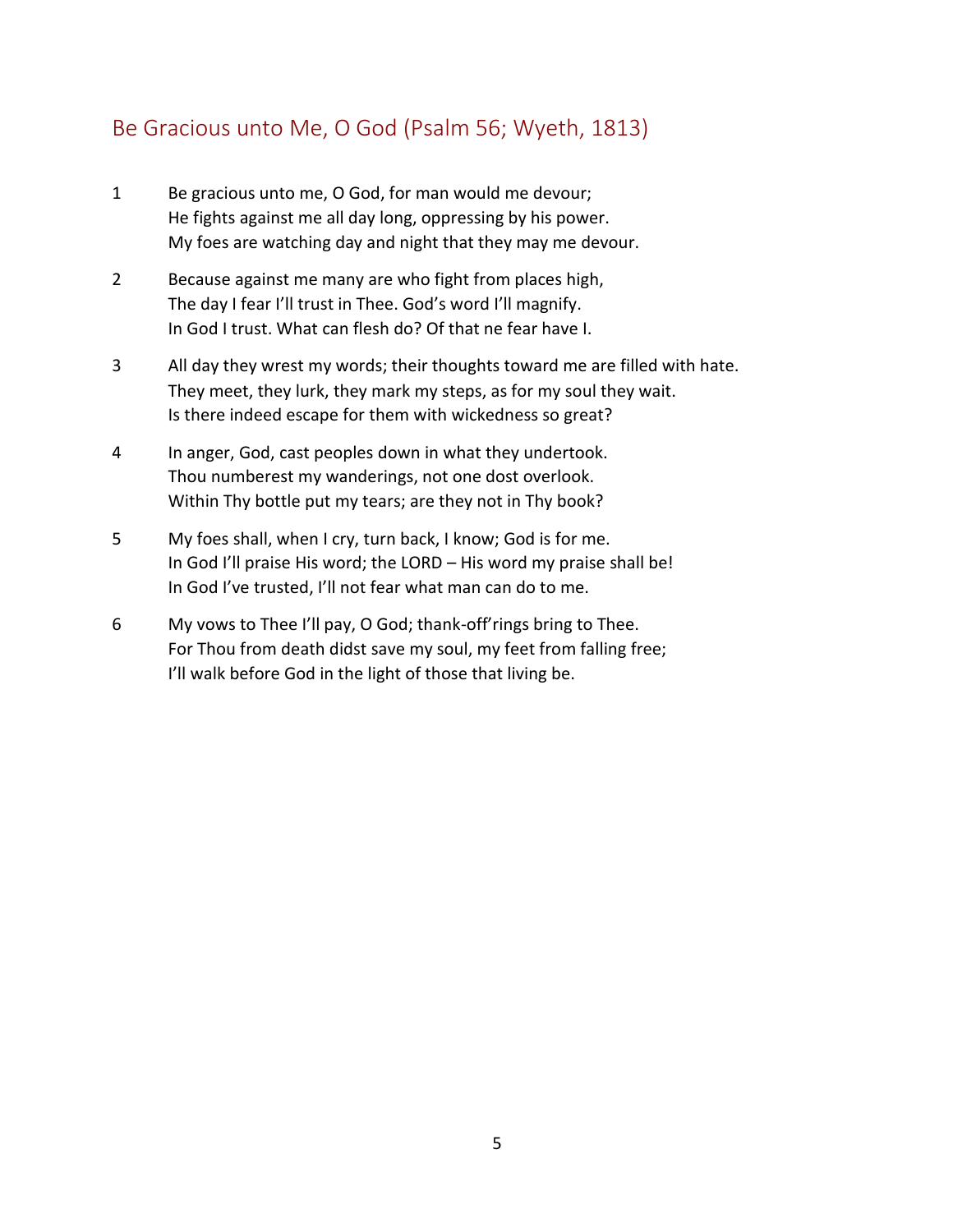## <span id="page-6-0"></span>Before Thee Let My Cry Come Near (Psalm 119:167-176; Read, 1786)

#### *NOTE: ">" indicates staggered entries (Bass > Tenor > Alto > Soprano)*

- 1 Before Thee let my cry come near, O LORD; true to Thy word, teach me. > Before Thee let my pleading come; true to Thy promise rescue me, (True to Thy promise rescue me.)
- 2 Since Thou Thy statutes teachest me, O let my lips Thy praise confess. > Yea, of Thy word my tongue would sing, for Thy commands are righteousness, (For Thy commands are righteousness.)
- 3 Be ready with Thy hand to help, because Thy precepts are my choice. > I've longed for Thy salvation, LORD, and in Thy holy law rejoice, (And in Thy holy law rejoice.)
- 4 O let Thine ordinances help; my soul shall live and praise Thee yet. > A straying sheep, Thy servant, seek, for Thy commands I ne'er forget, (For Thy commands I ne'er forget.)

#### <span id="page-6-1"></span>Behold, Bless the Lord (Psalm 134; Erb, 2019)

Round: Behold, bless the LORD, all you servants of the LORD, Who by night stand in the house of the LORD. Lift up your hands in the sanctuary, and bless the LORD. The LORD who made heav'n and earth bless you from Zion!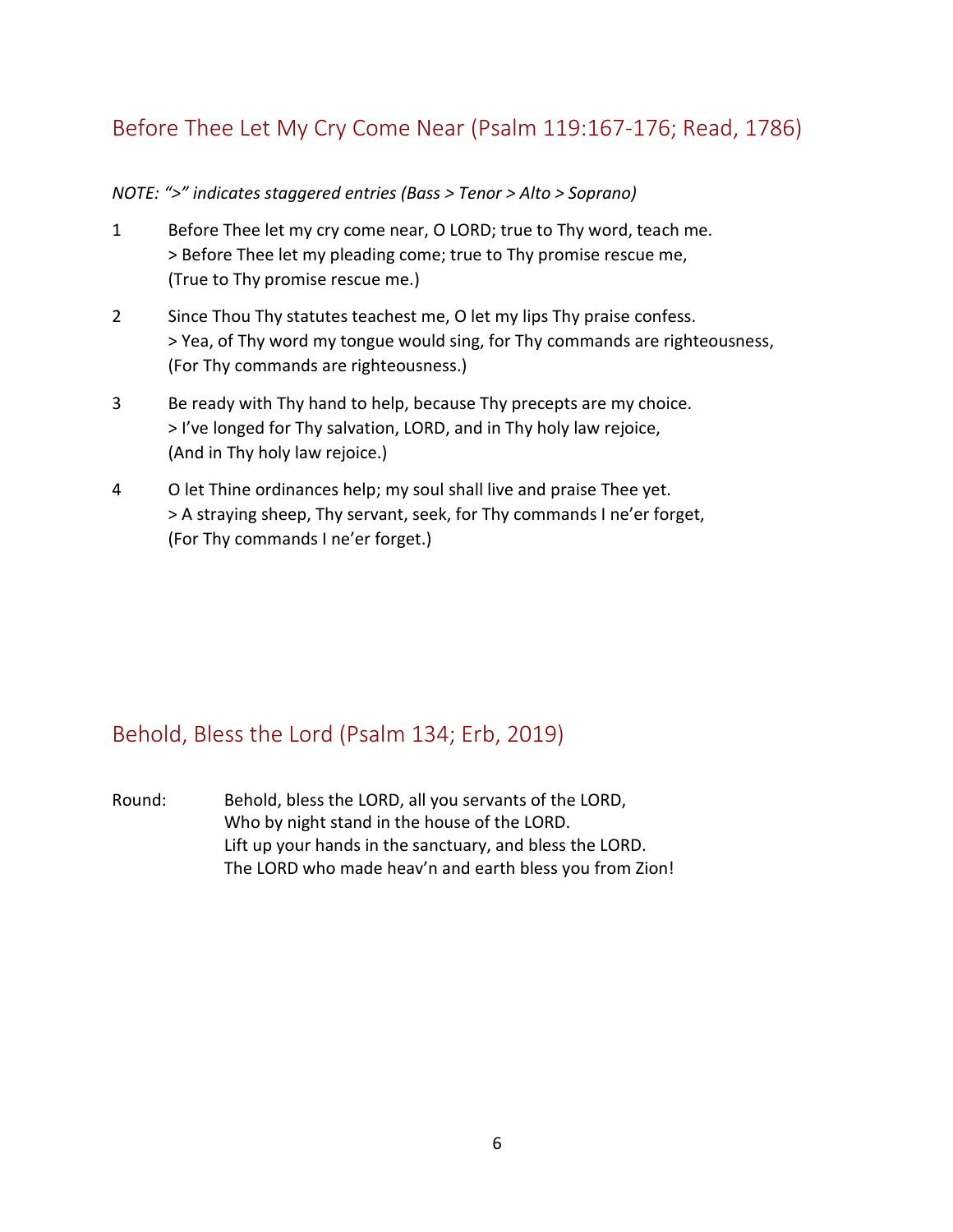## <span id="page-7-0"></span>Behold the Lamb (Getty/Townend, 2006)

- 1 Behold the Lamb who bears our sins away slain for us, and we remember The promise made that all who come in faith find forgiveness at the cross.
- Refrain: So we share in this bread of life, and we drink of His sacrifice As a sign of our bonds of peace around the table of the King.
- 2 The body of our Savior Jesus Christ, torn for you, eat and remember The wounds that heal, the death that brings us life paid the price to make us one.
- 3 The blood that cleanses ev'ry stain of sin, shed for you, drink and remember He drained death's cup that all may enter in to receive the life of God.
- 4 And so with thankfulness and faith we rise to respond, and to remember Our call to follow in the steps of Christ as his body here on earth.

## <span id="page-7-1"></span>Benediction/May the Peace (Getty, 2009)

- 1 May the peace of God, our heav'nly Father, and the grace of Christ, the risen Son, And the fellowship of God the Spirit keep our hearts and minds within His love.
- 2 And to Him be praise for His glorious reign; from the depths of earth to the heights of heaven We declare the name of the Lamb once slain – Christ eternal, the King of Kings.
- 3 May this peace which passes understanding, and this grace which makes us what we are, And this fellowship of His communion make us one in spirit and in heart.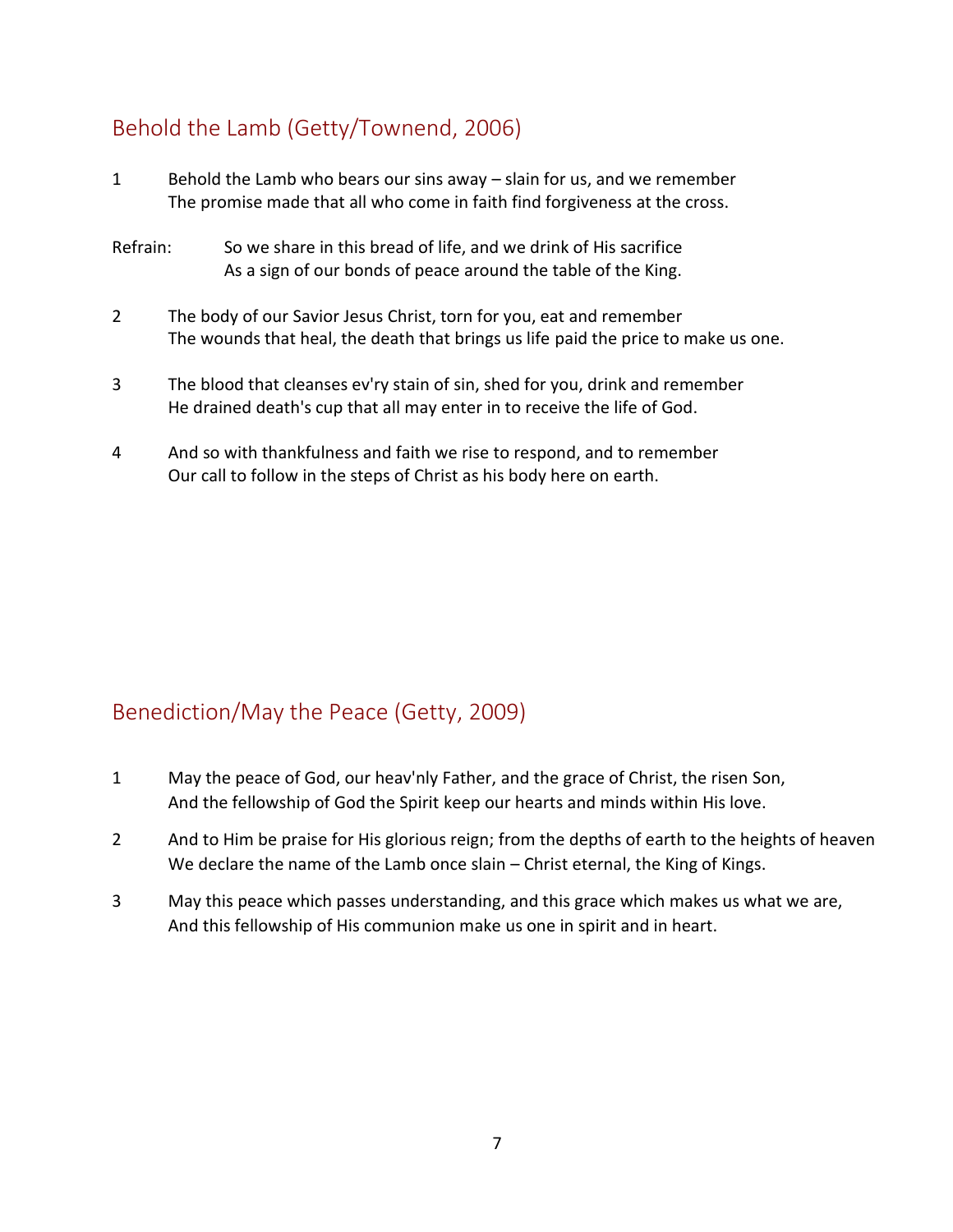#### <span id="page-8-0"></span>Beyond the Stars (Psalm 8; Alberson/Moyer, 2016)

- 1 If I could see beyond the stars, and pierce the darkness with my sight, And see Your glory in the night beyond the stars; If I could stand above the sky, Your every work beneath my gaze, There'd be no ending to my praise, O LORD my God.
- 2 You have ordained the mouths of babes that songs of joy may ever flow, That You may silence every foe through mouths of babes. And how the little children laugh, think how wonderful and odd, That You should crown as sons of God the sons of man.
- Refrain: O LORD, our Lord, How majestic is Your name in all the earth! How majestic is Your name in all the earth!
- 3 And then I think, O what is man that You would raise him as a king, Reigning over everything Your hands have made – The birds and beasts on land and sea, and all that moves through day and night, And all that seeks to see Your light beyond the stars?

## <span id="page-8-1"></span>Blessed the Man that Fears Jehovah (Psalm 128; Lowry, 1875)

- 1 Blessed the man that fears Jehovah and that walketh in His ways; Thou shalt eat of thy hands' labor and be prospered all thy days. Like a vine with fruit abounding in thy house thy wife is found, And like olive plants thy children, compassing thy table round. And like olive plants thy children, compassing thy table round.
- 2 Lo, on him that fears Jehovah shall this blessedness attend; For Jehovah out of Zion shall to thee his blessing send. Thou shalt see Jerus'lem prosper all thy days till life shall cease; Thou shalt see thy children's children. Unto Israel be peace! Thou shalt see thy children's children. Unto Israel be peace!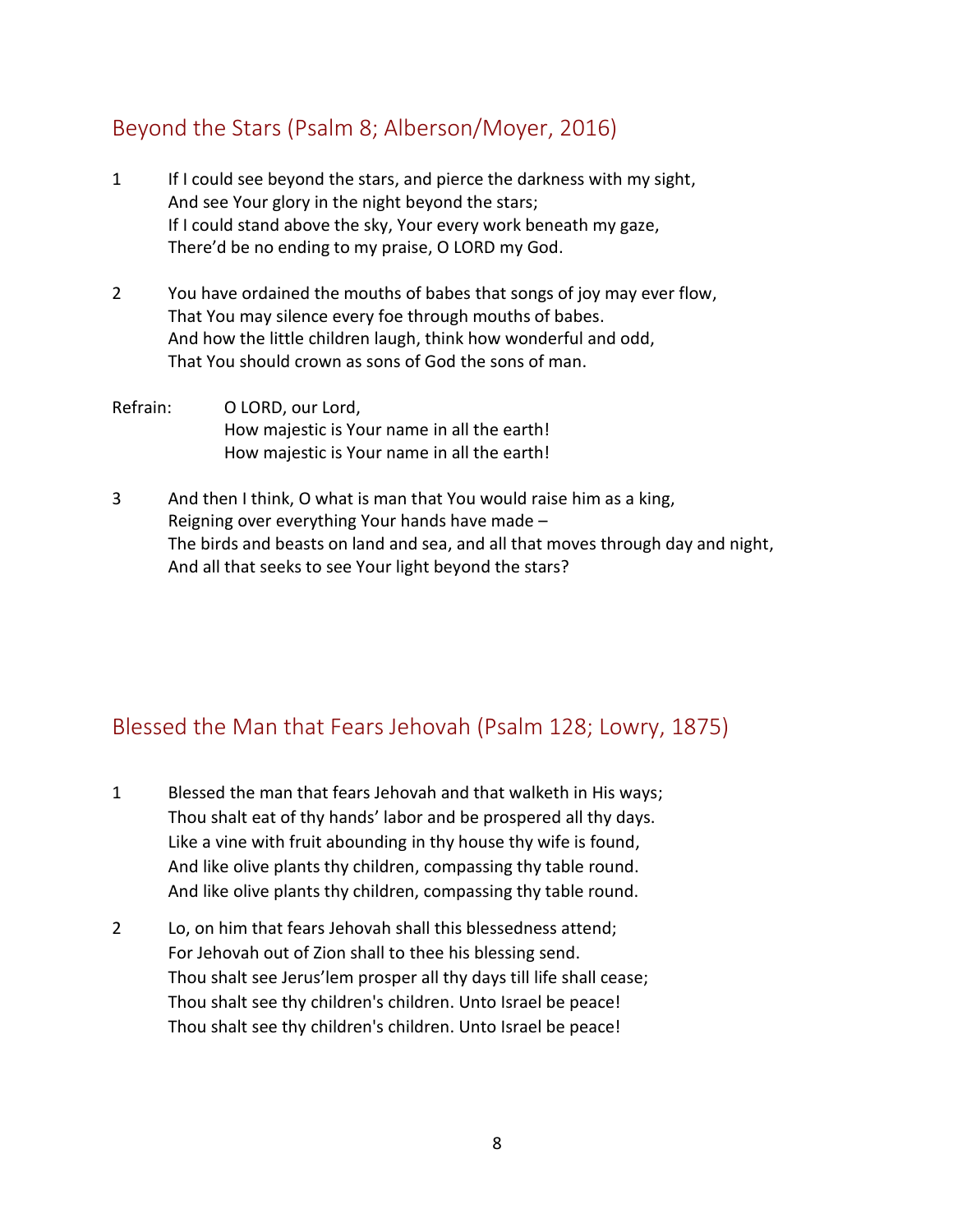## <span id="page-9-0"></span>By Faith (Townend/Getty, 2009)

- 1 By faith we see the hand of God in the light of creation's grand design, In the lives of those who prove His faithfulness, who walk by faith and not by sight.
- 2 By faith our fathers roamed the earth with the power of His promise in their hearts Of a holy city built by God's own hand, a place where peace and justice reign.
- Refrain: We will stand as children of the promise, We will fix our eyes on Him our soul's reward. Till the race is finished and the work is done, We'll walk by faith and not by sight.
- 3 By faith the prophets saw a day when the longed-for Messiah would appear With the power to break the chains of sin and death, and rise triumphant from the grave.
- 4 By faith the church was called to go in the power of the Spirit to the lost, To deliver captives and to preach good news in every corner of the earth.
- 5 By faith this mountain shall be moved and the power of the gospel shall prevail, For we know in Christ all things are possible for all who call upon His name.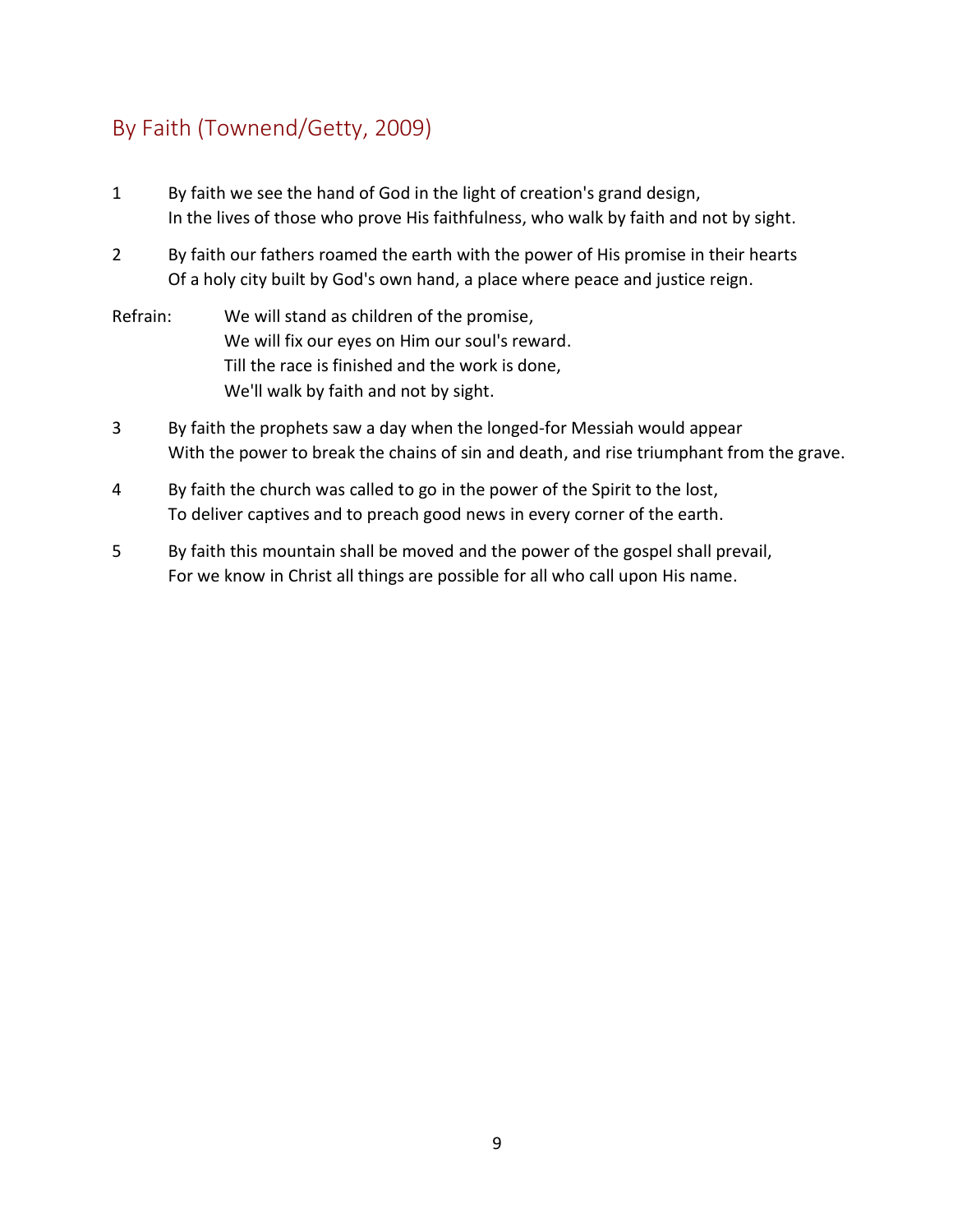## <span id="page-10-0"></span>Christ Is Mine Forevermore (Robinson/Tompson, 2016)

- 1 Mine are days that God has numbered; I was made to walk with Him. Yet I look for worldly treasure and forsake the King of kings – But mine is hope in my Redeemer; though I fall His love is sure; For Christ has paid for every failing; I am His forevermore.
- 2 Mine are tears in times of sorrow, darkness not yet understood. Through the valley I must travel where I see no earthly good – But mine is peace that flows from heaven, and the strength in times of need. I know my pain will not be wasted; Christ completes His work in me.
- 3 Mine are days here as a stranger, pilgrim on a narrow way. One with Christ I will encounter harm and hatred for His name – But mine is armour for this battle, strong enough to last the war; And He has said He will deliver safely to the golden shore.
- 4 And mine are keys to Zion city where beside the King I walk; For there my heart has found its treasure: Christ is mine forevermore. Come rejoice now, O my soul, for His love is my reward. Fear is gone and hope is sure: Christ is mine forevermore. [Repeat] And mine are keys to Zion city where beside the King I walk; For there my heart has found its treasure: Christ is mine forevermore.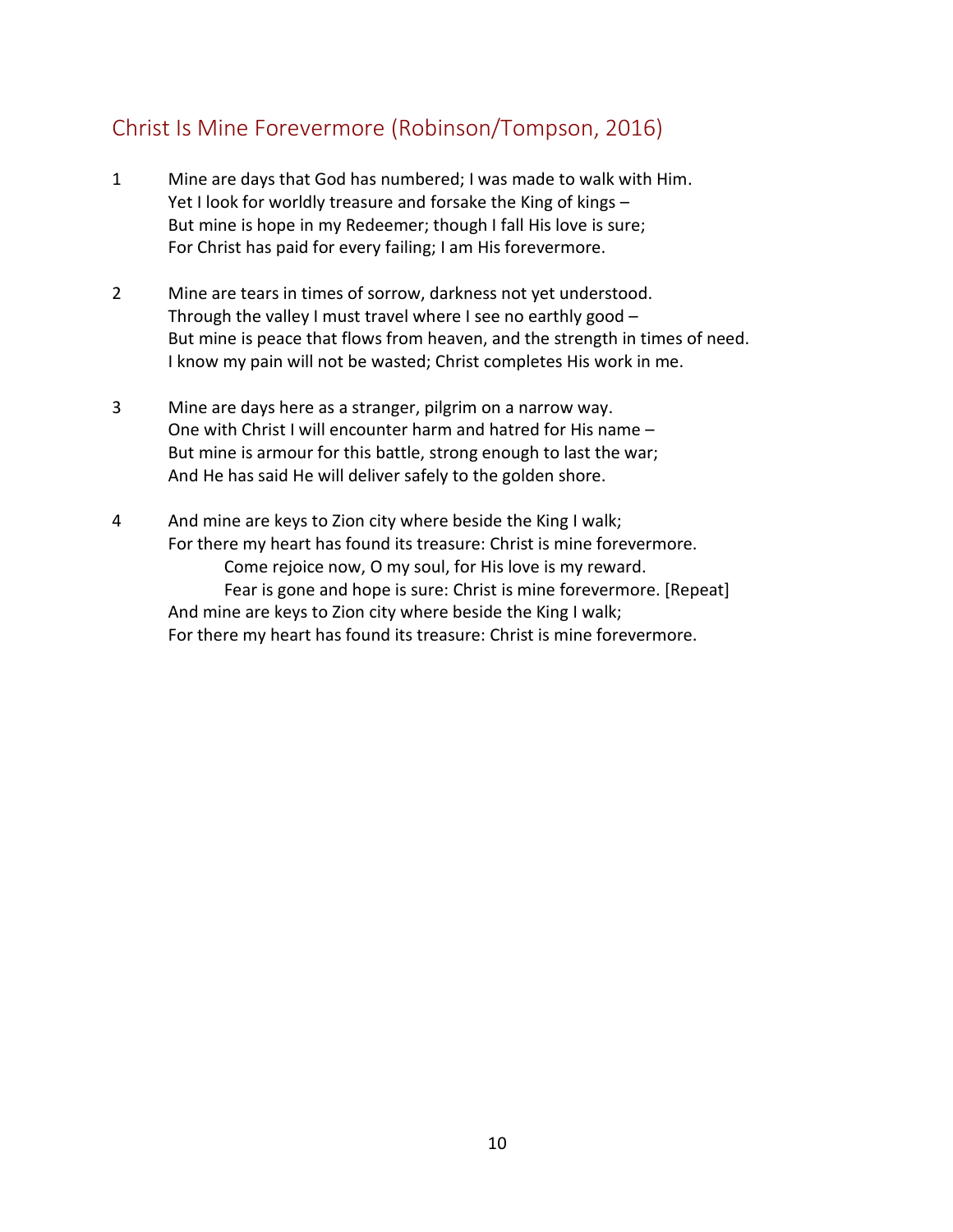#### <span id="page-11-0"></span>Come People of the Risen King (Getty, 2009)

- 1 Come, people of the Risen King who delight to bring Him praise; Come, all, and tune your hearts to sing to the Morning Star of grace. From the shifting shadows of the earth we will lift our eyes to Him, Where steady arms of mercy reach to gather children in
- Refrain: Rejoice, rejoice! Let every tongue rejoice! One heart, one voice; O Church of Christ, rejoice!
- 2 Come, those whose joy is morning sun and those weeping through the night; Come, those who tell of battles won and those struggling in the fight. For His perfect love will never change and His mercies never cease; But follow us through all our days with the certain hope of peace
- 3 Come, young and old from every land, men and women of the faith; Come, those with full or empty hands, find the riches of His grace. Over all the world, His people sing; shore to shore we hear them call The Truth that cries through every age: "Our God is all in all"!

#### <span id="page-11-1"></span>Dawning Light of Our Salvation (Kimbrough, 2014)

- 1 Long in darkness Israel wandered; long in mortal shadows, we Walked in bondage and self-pity, trod in paths of sin and grief. In the prophets' words He told us, long the God of Israel spoke; He alone in strength would save us from the hands of all our foes.
- Refrain: Every valley be exalted! Every mountain be made plain! Crooked ways repent and straighten; All creation bend in praise!
- 2 He shall raise a mighty Savior; born of David's lineage, He Comes in cov'nant love to claim us from our sins to set us free. Light to those who dwell in darkness, life to those from death who flee; Joy unto the earth, and gladness, to your pathways dawning peace!
- 3 Jesus, Lord, and mighty Savior, David's Son and yet his King, Dawning light of our salvation, Of your saving pow'r we sing! Stand, Oh lame, and dance ye broken, know the Savior's healing grace; Come, Oh deaf and hear him singing; turn, Oh blind, behold his face!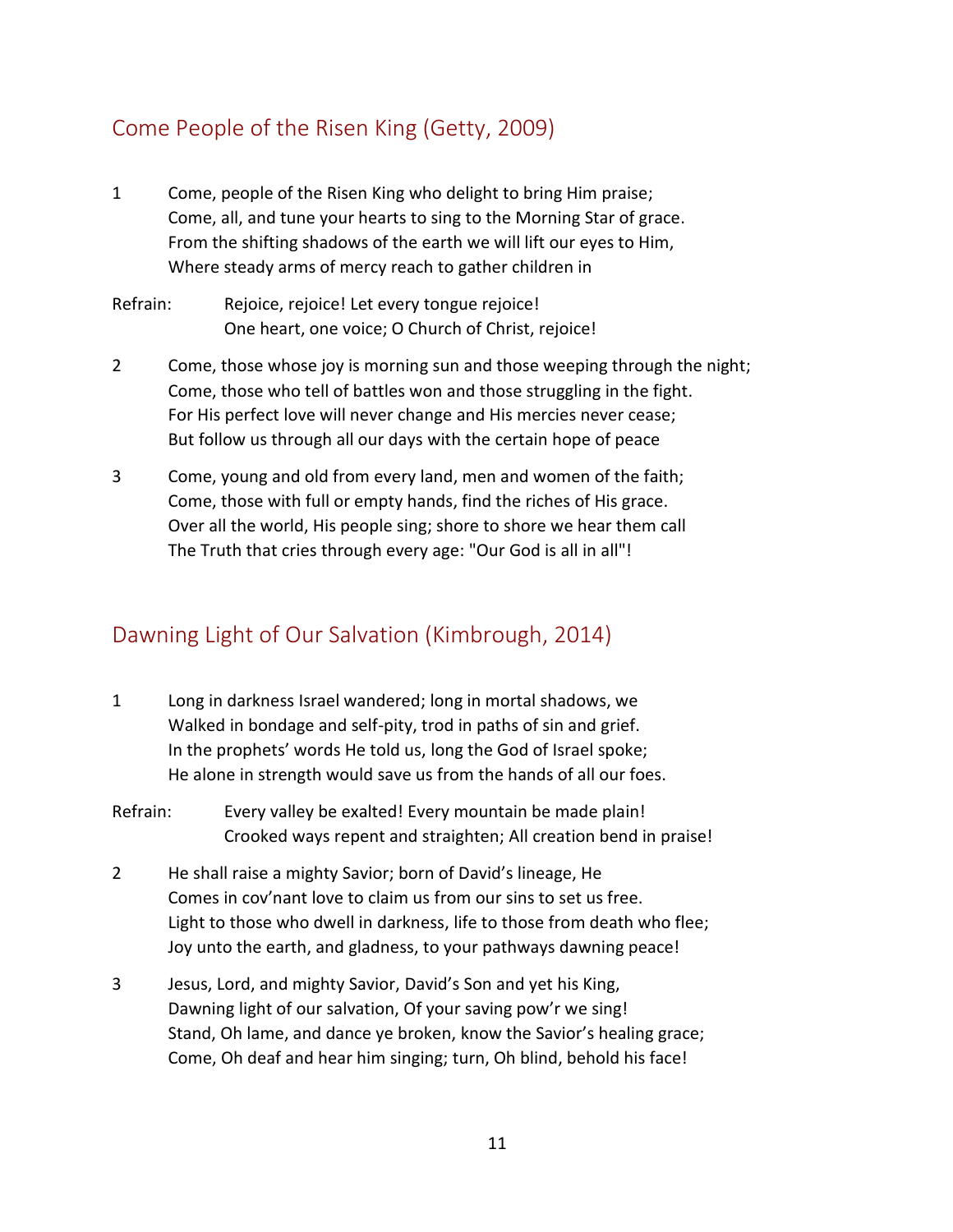## <span id="page-12-0"></span>Fullness of Joy (Psalm 16; Killingsworth, 2017)

- 1 O God my refuge and my protection, I have no other good besides. Your saints who dwell on earth get my affection; in them is all of my delight.
- 2 When men to idols pray, they choose corruption and cast their Maker God aside. I won't join in their way, for it's destruction; their sorrows now be multiplied
- Refrain: You have made known to me the path of life, Where no thief enters in to destroy. At Your right hand will be only pleasures forever, In Your presence is fullness of joy!
- 3 You are my portion, my cup of blessing; the lines for me all pleasant fall; So I will praise Your name with loud professing when I Your benefits recall.
- 4 With You beside me, God, I'm never shaken; my heart and flesh will dwell secure. And even in the grave I'm not forsaken; you make Your Holy One endure.
- 5 You have made known to me the path of life where no tempter shall be to annoy. At Your right hand will be only pleasures forever; in Your presence is fullness of joy!

#### <span id="page-12-1"></span>God that Madest Earth and Heaven (Heber/Whately, 1827/1855)

- 1 God, that madest earth and heaven, darkness and light; Who the day for toil hast given, for rest the night; May Thine angel-guards defend us, slumber sweet Thy mercy send us; Holy dreams and hopes attend us, this live-long night.
- 2 Guard us waking, guard us sleeping; and when we die, May we in Thy mighty keeping all peaceful lie; When the last dread call shall wake us, do not Thou, our God, forsake us, But to reign in glory take us with Thee on high.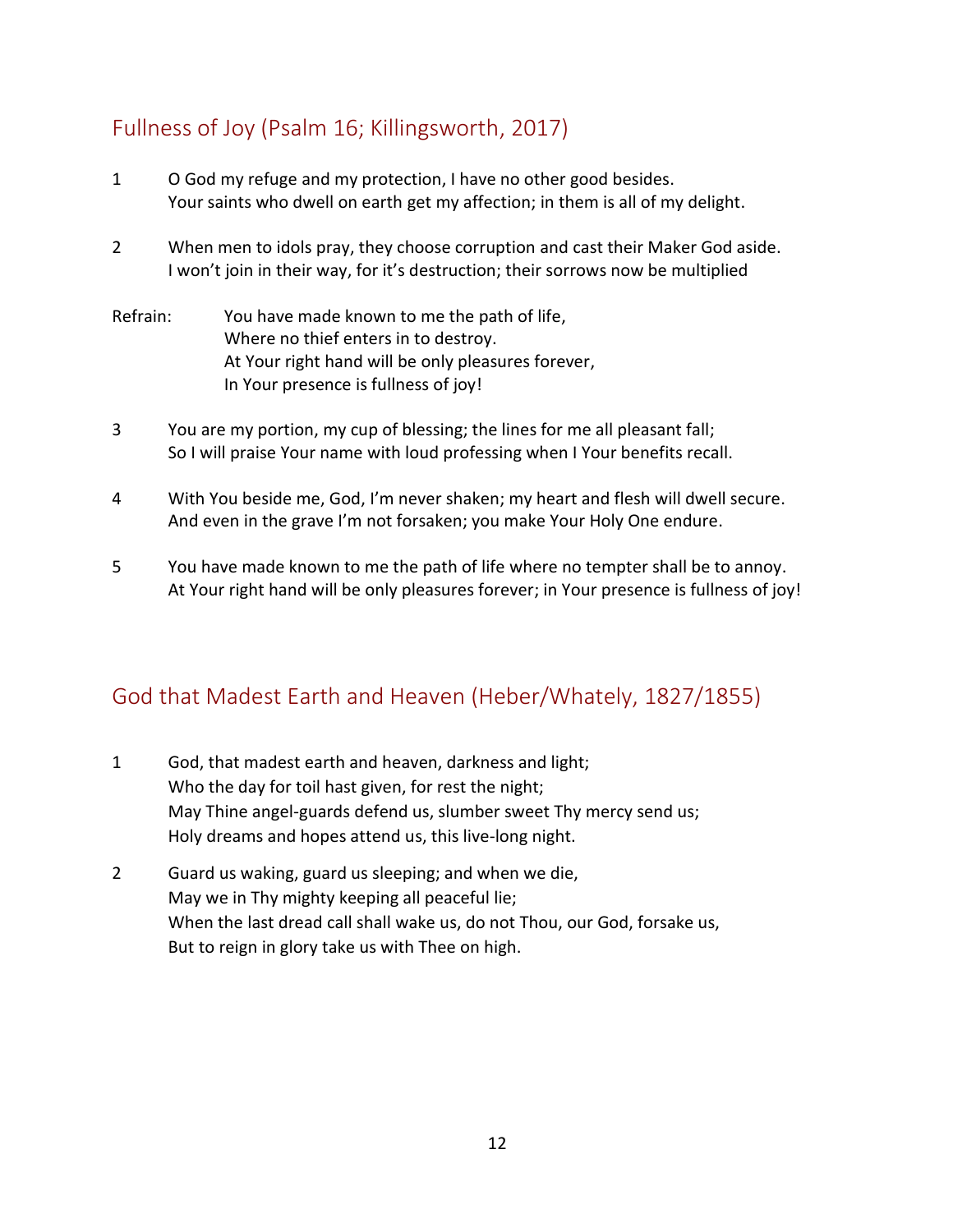## <span id="page-13-0"></span>Go Tell It on the Mountain (Anonymous)

- Refrain: Go, tell it on the mountain, over the hills and everywhere; Go, tell it on the mountain, that Jesus Christ is born.
- 1 While shepherds kept their watching o'er silent flocks by night, Behold, throughout the heavens there shone a holy light…
- 2 The shepherds feared and trembled, when lo! above the earth Rang out the angel chorus that hailed the Savior's birth…
- 3 Down in a lowly manger the humble Christ was born, And God sent us salvation that blessed Christmas morn…

## <span id="page-13-1"></span>Grace Greater Than Our Sin (Johnston, 1911)

- 1 Marvelous grace of our loving Lord, grace that exceeds our sin and our guilt, Yonder on Calvary's mount outpoured, there where the blood of the Lamb was spilt.
- Refrain: Grace, grace, God's grace, grace that will pardon and cleanse within; Grace, grace, God's grace, grace that is greater than all our sin.
- 2 Dark is the stain that we cannot hide, what can avail to wash it away! Look! there is flowing a crimson tide; whiter than snow you may be today.
- 3 Marvelous, infinite, matchless grace, freely bestowed on all who believe: You that are longing to see his face, will you this moment his grace receive?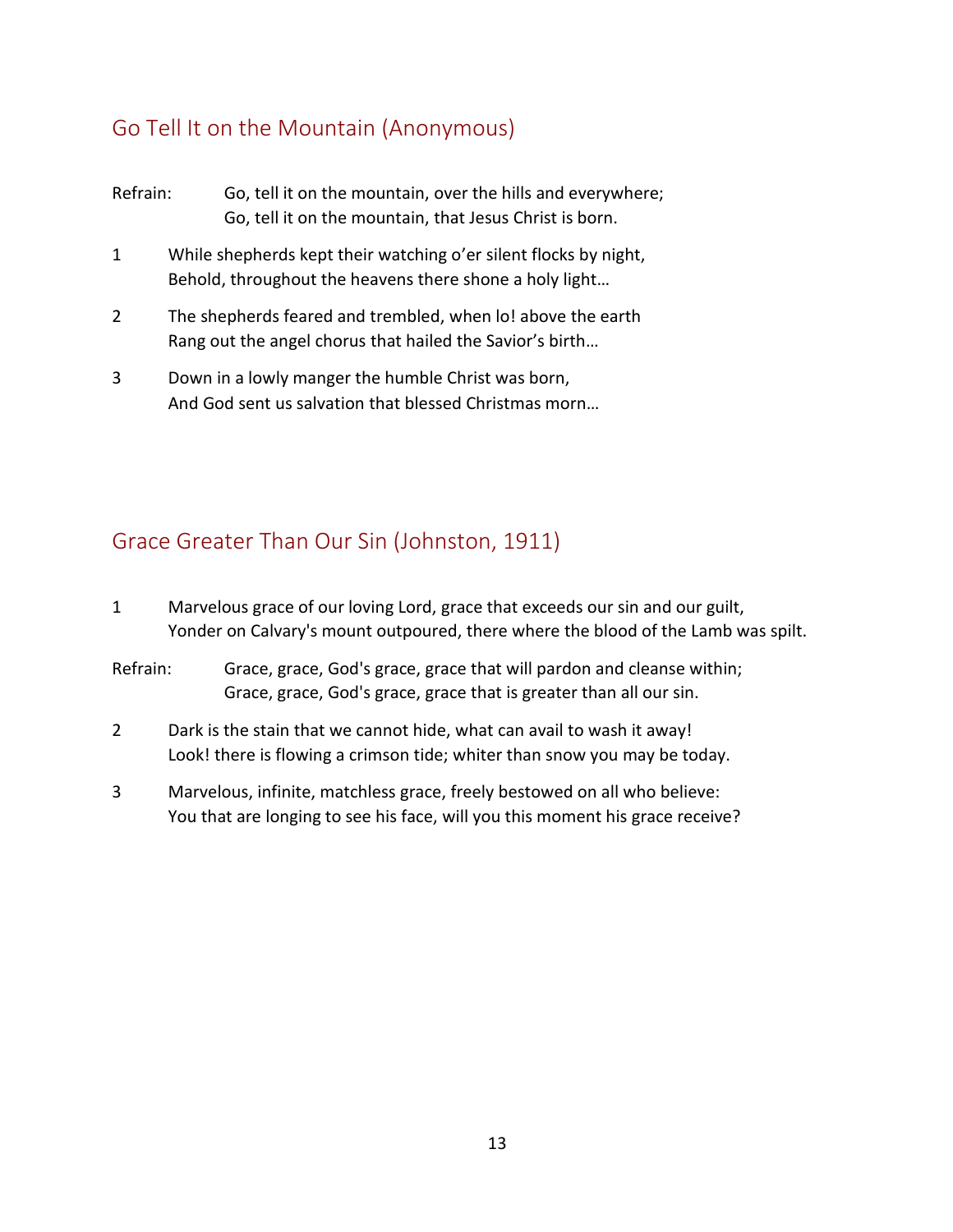#### <span id="page-14-0"></span>Hark! The Herald Angels Sing (Wesley, 1739)

1 Hark! The herald angels sing, "Glory to the newborn King; Peace on earth, and mercy mild, God and sinners reconciled!" Joyful, all ye nations rise, join the triumph of the skies; With th'angelic host proclaim, "Christ is born in Bethlehem!"

Refrain: Hark! The herald angels sing, "Glory to the newborn King!"

- 2 Christ, by highest Heav'n adored; Christ the everlasting Lord; Late in time, behold Him come, Offspring of a virgin's womb. Veiled in flesh the Godhead see! Hail th'incarnate Deity! Pleased with us in flesh to dwell – Jesus our Emmanuel.
- 3 Come, Desire of Nations, come, fix in us Thy humble home; Rise, the woman's conqu'ring Seed, bruise in us the serpent's head. Now display Thy saving pow'r, ruined nature now restore; Now in mystic union join Thine to ours, and ours to Thine.
- 4 Adam's likeness, Lord, efface; stamp Thine image in its place: Second Adam from above, reinstate us in Thy love. Let us Thee, though lost, regain, Thee, the Life, the inner man: Oh, to all Thyself impart, formed in each believing heart.
- 5 Hail the heav'nly Prince of Peace! Hail the Sun of Righteousness! Light and life to all He brings, Ris'n with healing in His wings. Mild He lays His glory by, born that man no more may die; Born to raise the sons of earth, born to give them second birth.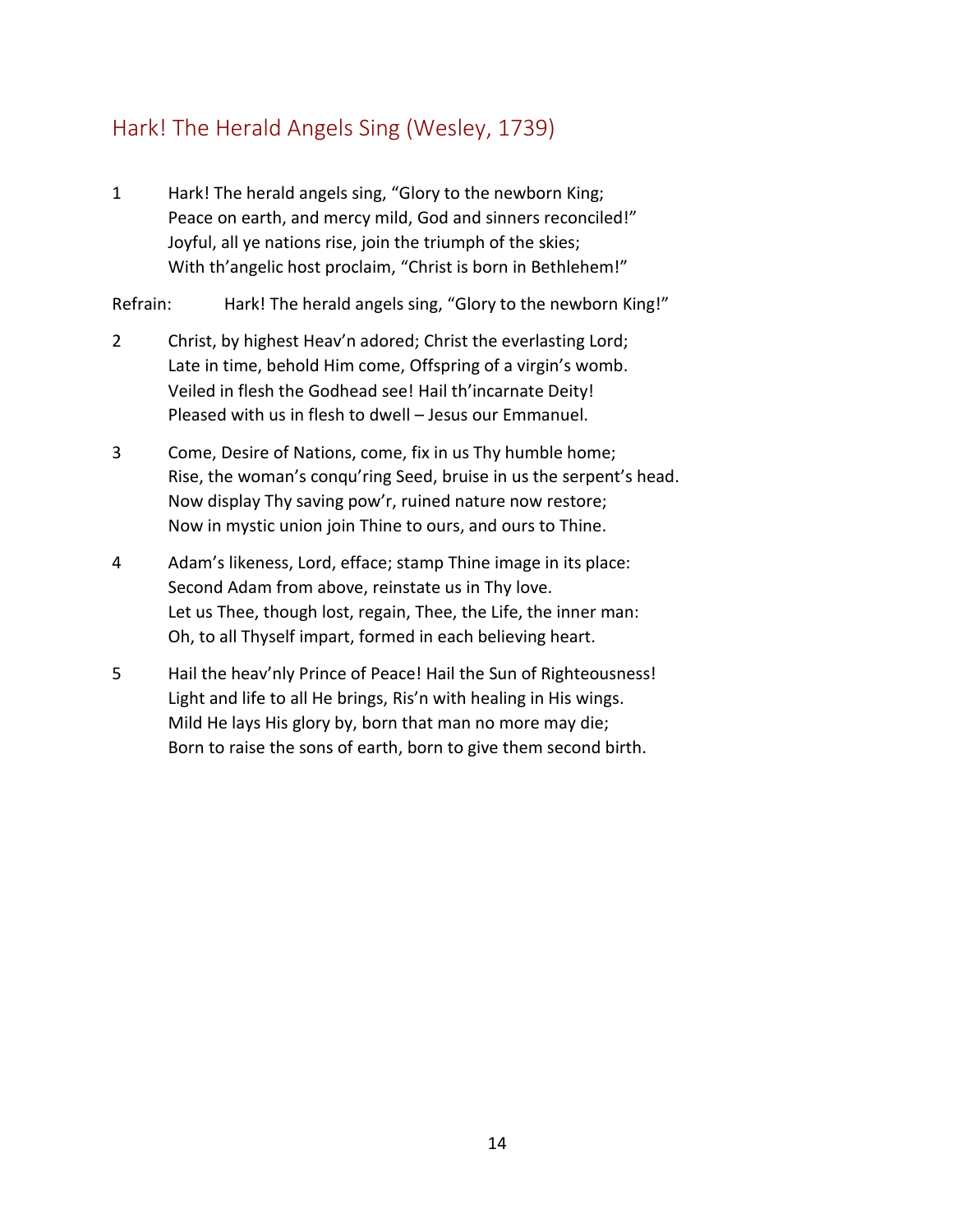#### <span id="page-15-0"></span>Here is Love (Mark, 2005)

- 1 Here is love vast as the ocean, loving kindness as a flood When the prince of life our ransom, shed for us His precious blood.
- 2 Who his love will not remember, who can cease to sing His praise? He can never be forgotten, throughout heaven's eternal days.
- 3 On the mount of crucifixion, fountains opened deep and wide Through the floodgates of God's mercy, flowed a vast and gracious tide.
- 4 Grace and love like mighty rivers, flowed incessant from above; Heavens peace and perfect justice, kissed a guilty world with love.

#### <span id="page-15-1"></span>His Mercy is More (Getty/Papa/Boswell, 2016)

- 1 What love could remember no wrongs we have done! Omniscient, all-knowing, He counts not their sum. Thrown into a sea without bottom or shore, Our sins they are many His mercy is more.
- 2 What patience would wait as we constantly roam! What Father so tender is calling us home! He welcomes the weakest, the vilest, the poor; Our sins they are many His mercy is more.
- Refrain: Praise the Lord! His mercy is more! Stronger than darkness, new every morn, Our sins they are many, His mercy is more.
- 3 What riches of kindness He lavished on us! His blood was the payment, His life was the cost. We stood 'neath a debt we could never afford; Our sins they are many His mercy is more.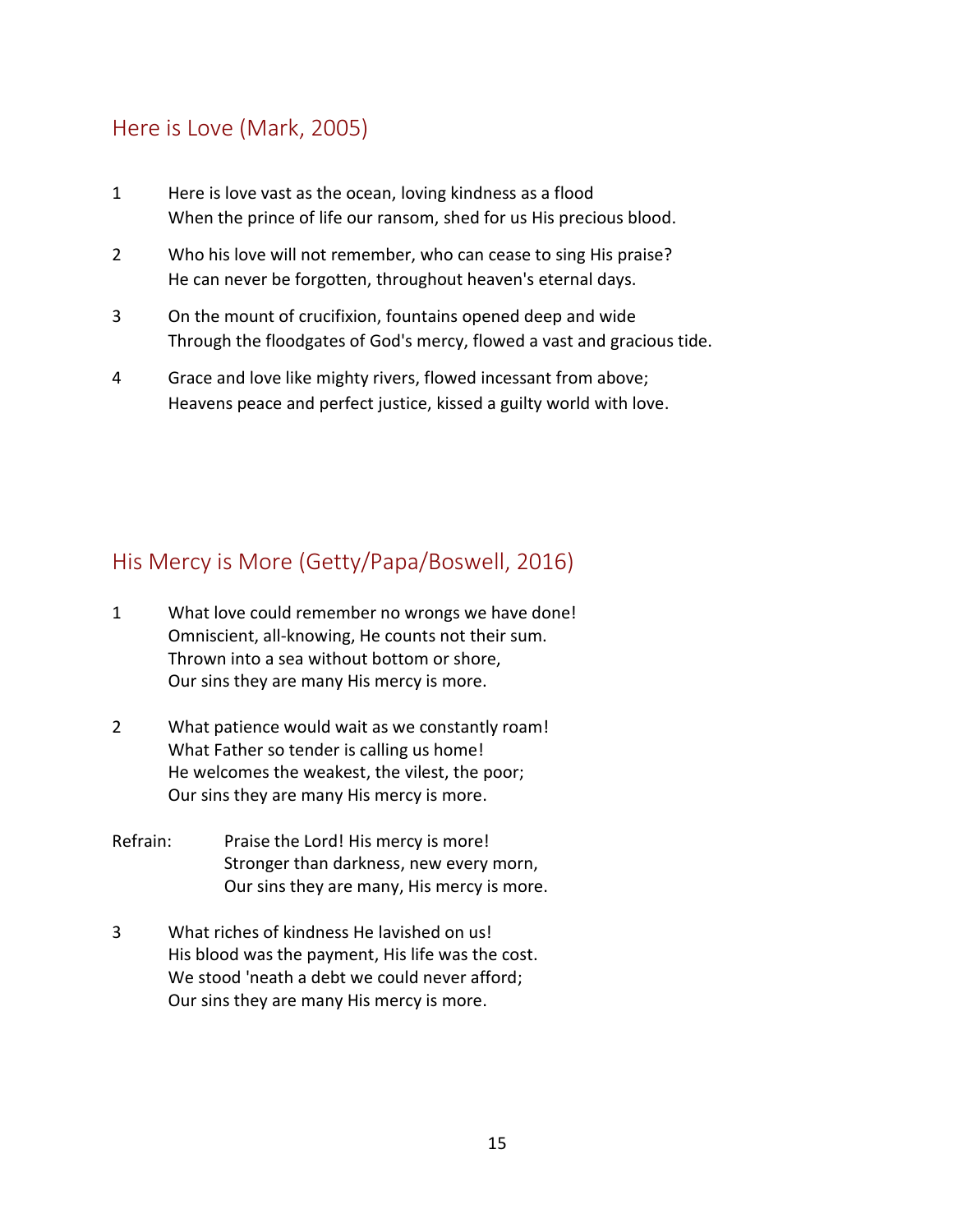## <span id="page-16-0"></span>I'll Not Be Shaken (Psalm 62; Kimbrough, 2015)

- 1 For God alone, I wait in silence; my soul is still before the Lord. He is my rock and my salvation, my fortress strong; I trust in Him.
- Refrain: I'll not be shaken! I'll not be shaken, for all my hope is in His love. From God alone comes my salvation; wait and trust His steadfast love!
- 2 Put not your hope in gain of riches; seek not your rest in empty wealth. The rich are weak; the poor are mighty, who turn to God alone for help.
- 3 Pour out your heart to God our refuge, and trust in Him to hear you cry. No other hope will never fail you; no other love will not run dry.

## <span id="page-16-1"></span>It Came Upon a Midnight Clear (Sears/Willis, 1850)

- 1 It came upon the midnight clear, that glorious song of old, From angels bending near the earth to touch their harps of gold; "Peace on the earth, good will to men, from heaven's all-gracious King:" The world in solemn stillness lay, to hear the angels sing.
- 2 Still through the cloven skies they come, with peaceful wings unfurled, And still their heav'nly music floats o'er all the weary world: Above its sad and lowly plains they bend on hov'ring wing, And ever o'er its Babel sounds the blessed angels sing.
- 3 And ye, beneath life's crushing load, whose forms are bending low, Who toil along the climbing way with painful steps and slow, Look now! for glad and golden hours come swiftly on the wing: O rest beside the weary road, and hear the angels sing.
- 4 For lo, the days are hast'ning on, by prophet bards foretold, When with the ever-circling years comes round the age of gold; When peace shall over all the earth its ancient splendors fling, And the whole world give back the song which now the angels sing.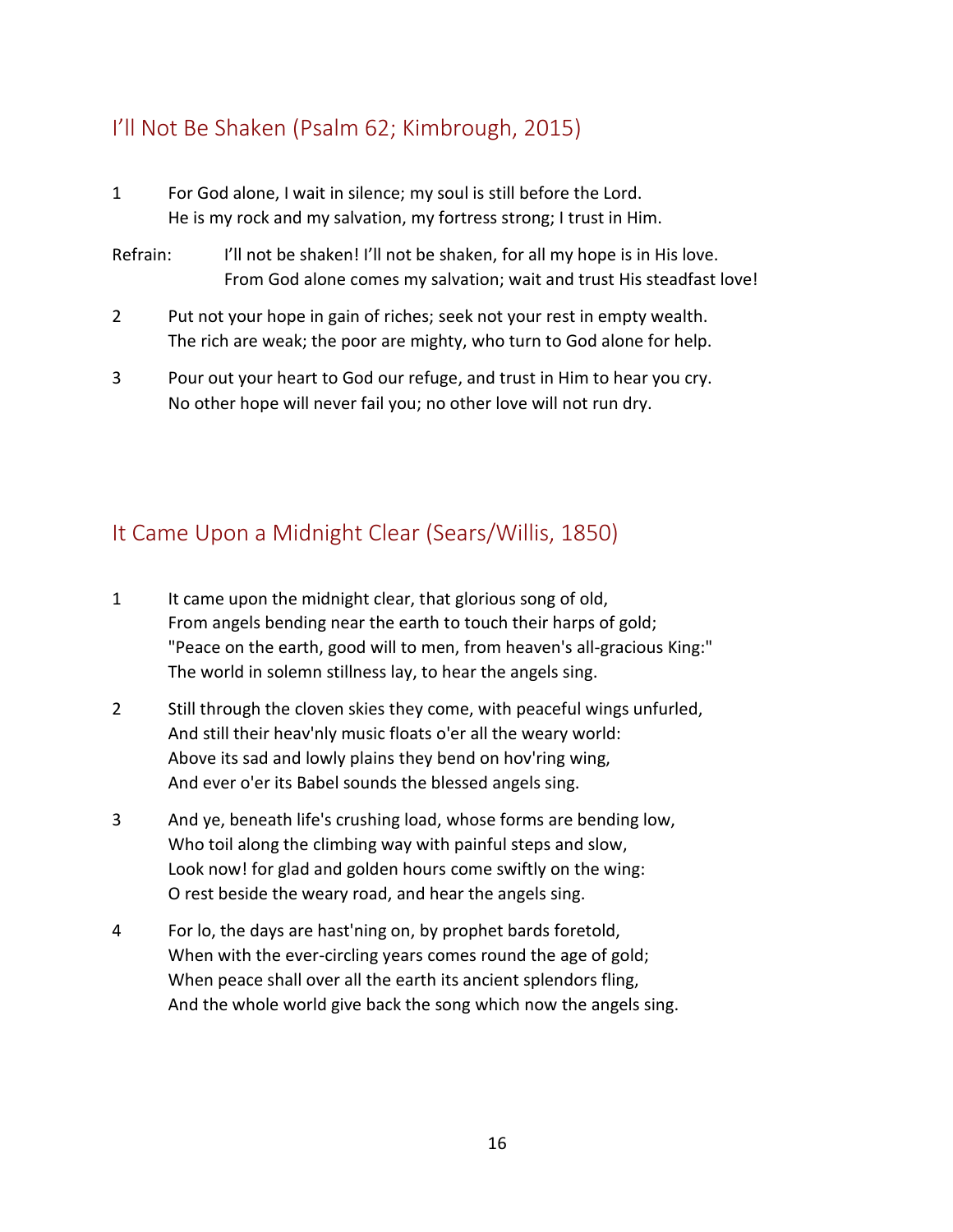## <span id="page-17-0"></span>Joyful, Joyful, We Adore Thee (Van Dyke, 1907; Beethoven 1824)

- 1 Joyful, joyful, we adore Thee, God of glory Lord of love; Hearts unfold like flow'rs before Thee, opening to the sun above. Melt the clouds of sin and sadness, drive the dark of doubt away; Giver of immortal gladness, fill us with the light of day!
- 2 All Thy works with joy surround Thee, earth and heav'n reflect Thy rays; Stars and angels sing around Thee, centre of unbroken praise. Field and forest vale and mountain, flowery meadow flashing sea, Chanting bird and flowing fountain, call us to rejoice in Thee!
- 3 Thou art giving and forgiving, ever blessing ever blest, Wellspring of the joy of living, ocean depth of happy rest! Thou our Father, Christ our Brother, all who live in love are Thine; Teach us how to love each other, lift us to the joy divine!
- 4 Mortals join the mighty chorus which the morning stars began; Father love is reigning o'er us, brother love binds man to man. Ever singing, march we onward, victors in the midst of strife, Joyful music leads us sunward in the triumph song of life.

#### <span id="page-17-1"></span>Let Me Rise (Deuteronomy 6:4-9; Soles, 1996)

- 1 You command to love the Lord with all my heart; You demand to love the Lord with all my soul; You require that I should love You with all my strength and mind, For You are the only Lord, You alone should be adored.
- 2 Your command, spoken once, always applies; You desire it ever be before my eyes. I should bind it as a sign upon my hand and on my mind, On the doorpost of my house, may it bring You to my mind.
- Refrain: Let me rise in Your presence, let me walk in Your Spirit, Let me worship at the closing of the day. When I come and when I go, it is You that I must know; Write Your face upon my heart today.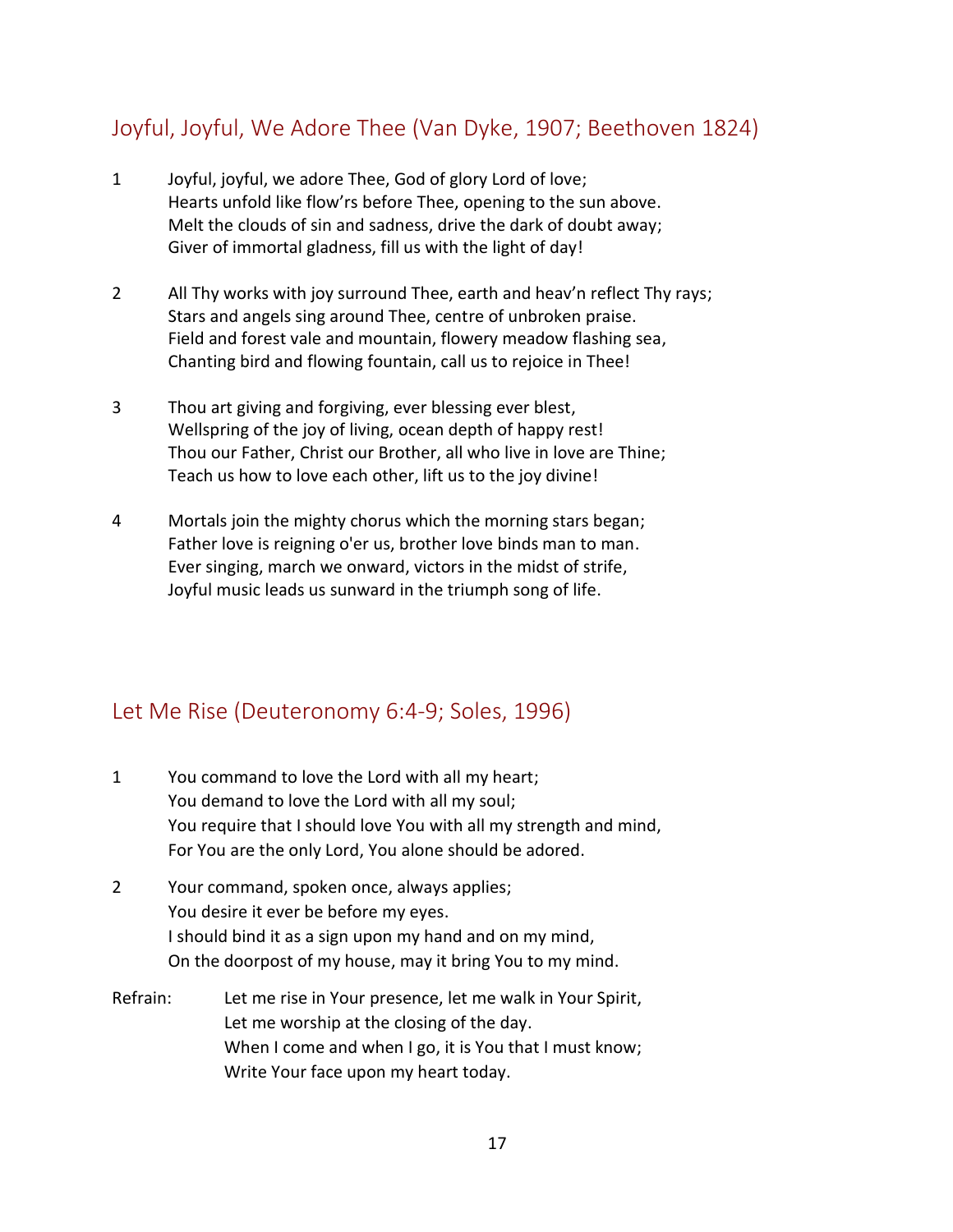#### <span id="page-18-0"></span>Love of the Lord (Romans 8:35-39; Soles, 1994)

- 1 Who shall separate us from the love of the Lord Trial, tribulation, peril, famine, or sword? Though for His sake we face death every day, Yet in all these things we are more than conquerors Through Him who loved us
- 2 For I am persuaded neither death nor life, Angels or powers or demons of night, Nor things in the present or things yet to come, Neither height nor depth or any other thing Shall be able to part us from the love of God in Christ

## <span id="page-18-1"></span>Mighty God We Thank and Praise You (BCP/Kimbrough, 2012; Beethoven, 1824)

- 1 Mighty God we thank and praise you for this meal, this Bread of Life; Precious blood and body, broken, from your Son our Savior, Christ. In these mysteries you assure us we are members of your Son; Heirs of your eternal Kingdom, with all faithful people, One.
- 2 Humbly now we ask you, Father, in your grace, to make us strong, That, with all the saints before us, in good works we may press on! Send us out to love and serve you! Send us out to sing your praise! Father, Son, and Holy Spirit, pow'r and glory to your name! Amen.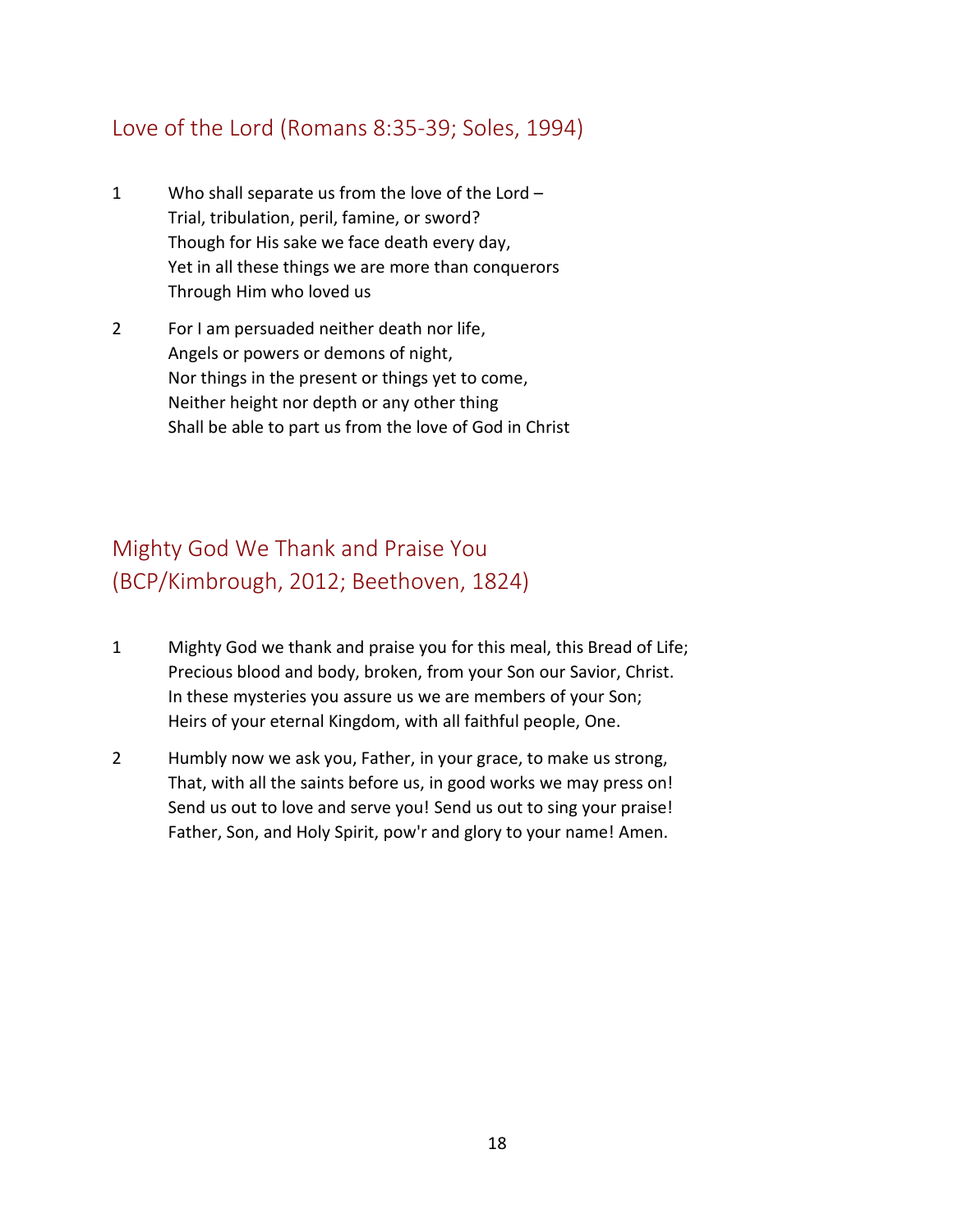#### <span id="page-19-0"></span>My Soul, Now Bless Thy Maker (Psalm 103; Gramann, 1525)

- 1 My soul, now bless thy Maker! Let all within me bless His name Who maketh thee partaker of mercies more than thou dar'st claim. Forget Him not whose meekness still bears with all thy sin, Who healeth all thy weakness, renews thy life within; Whose grace and care are endless and saved thee through the past; Who leaves no suff'rer friendless, but rights the wronged at last.
- 2 He shows to man His treasure of judgment, truth, and righteousness, His love beyond all measure, His yearning pity o'er distress, Nor treats us as we merit, but lays His anger by. The humble, contrite spirit finds His compassion nigh; And high as heav'n above us, as break from close of day, So far, since He doth love us, He puts our sins away.
- 3 For as a tender father hath pity on his children here, He in His arms will gather all who are His in childlike fear. He knows how frail our powers who but from dust are made; We flourish like the flowers, and even so we fade; The wind but o'er them passes, and all their bloom is o'er,  $-$ We wither like the grasses, our place knows us no more.
- 4 God's grace alone endureth, and children's children yet shall prove How He with strength assureth the hearts of all that seek His love. In heav'n is fixed His dwelling, His rule is over all; O hosts with might excelling, with praise before Him fall, Praise Him who ever reigneth, all ye who hear His Word, Nor our poor hymns disdaineth—My soul, O bless the Lord!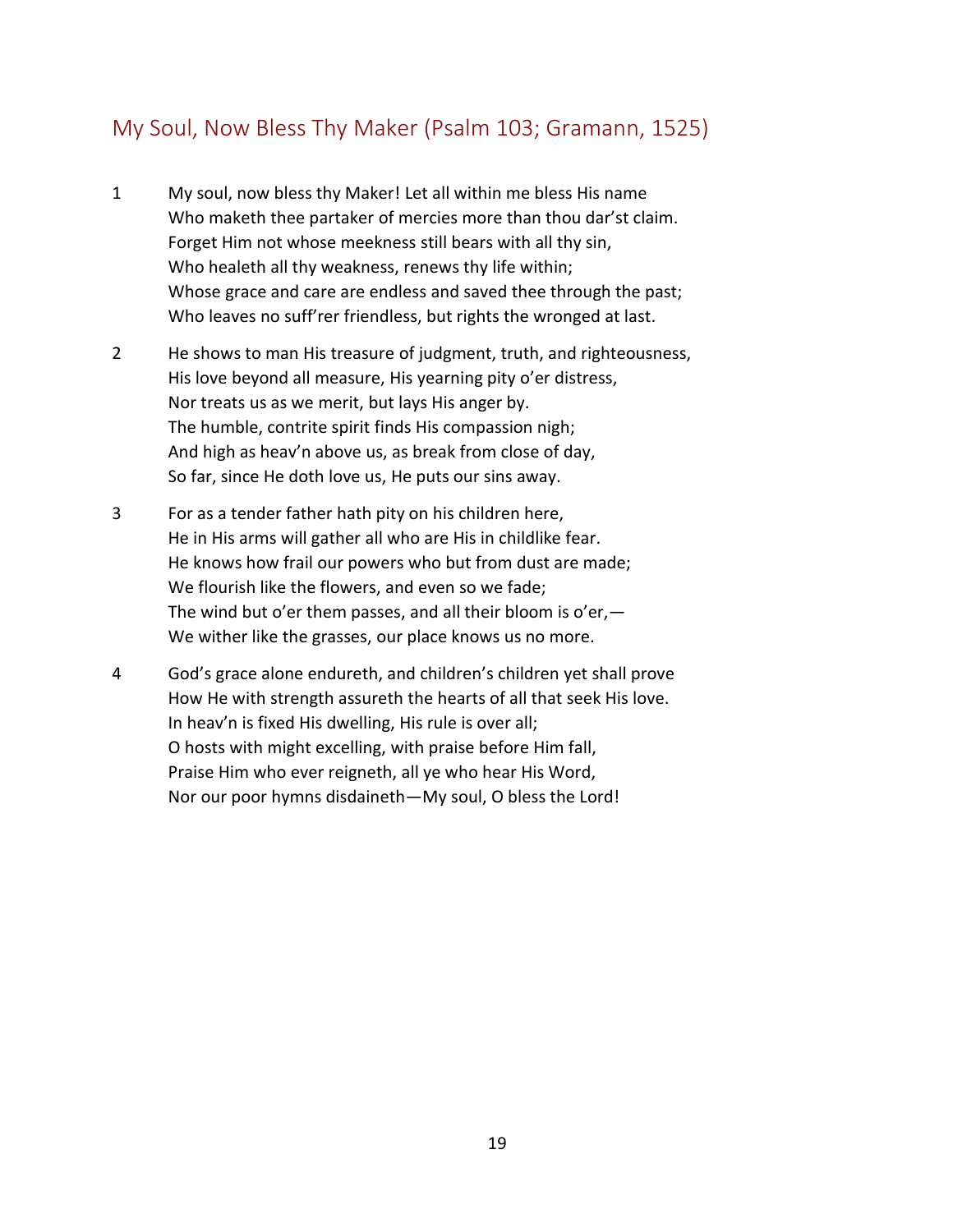#### <span id="page-20-0"></span>Now Let the Vault of Heaven Resound (Strodach, 1945; Williams, 1906)

- 1 Now let the vault of heaven resound in praise of Love that doth abound, "Christ hath triumphed, Alleluia!" Sing, choirs of angels, loud and clear, repeat their song of glory here, "Christ hath triumphed, Christ hath triumphed!" Alleluia, Alleluia, Alleluia!
- 2 Eternal is the gift He brings; wherefore our heart with rapture sings, "Christ hath triumphed, Jesus liveth!" Now doth He come and give us life; now doth His presence still all strife Through His triumph; Jesus reigneth! Alleluia, Alleluia, Alleluia!
- 3 Oh fill us, Lord, with dauntless love; set heart and will on things above That we conquer through Thy triumph; Grant grace sufficient for life's day that by our life we ever say, "Christ hath triumphed, and He liveth!" Alleluia, Alleluia, Alleluia!
- 4 Adoring praises now we bring, and with the heavenly blessed sing, "Christ hath triumphed, Alleluia!" Be to the Father, and our Lord, to Spirit blest, most holy God, Thine the glory never ending! Alleluia, Alleluia, Alleluia!

#### <span id="page-20-1"></span>Now to the King Eternal (1 Timothy 1:17; Reagan, 2012)

Now to the King eternal, immortal, invisible, God only wise – All glory and honor forever and ever. Amen, Amen.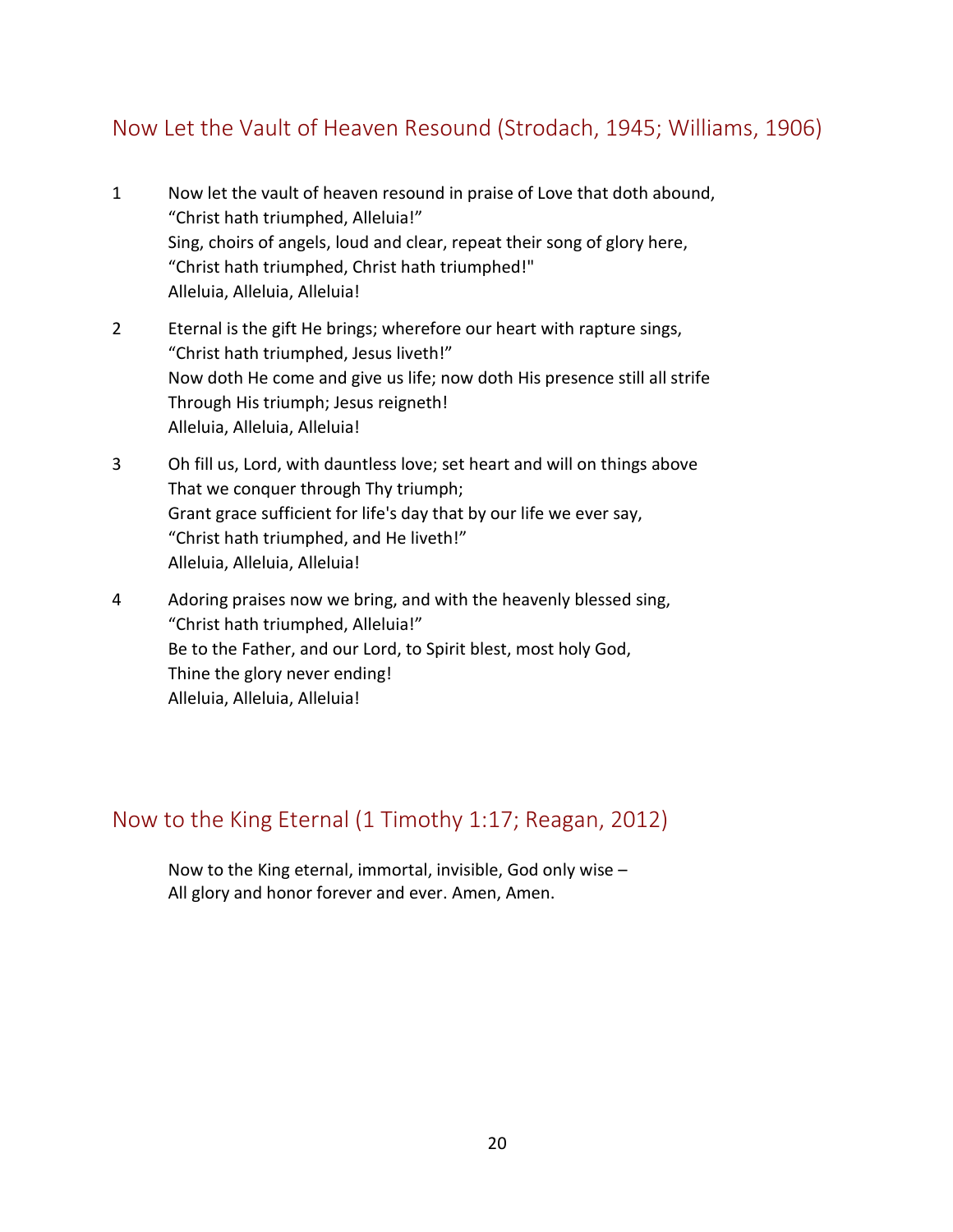## <span id="page-21-0"></span>O Church, Arise (Getty, 2016)

- 1 O church, arise, and put your armor on; hear the call of Christ our captain. For now the weak can say that they are strong in the strength that God has given. With shield of faith and belt of truth, we'll stand against the devil's lies. An army bold, whose battle cry is love, reaching out to those in darkness.
- 2 Our call to war, to love the captive soul, but to rage against the captor; And with the sword that makes the wounded whole, we will fight with faith and valor. When faced with trials on every side, we know the outcome is secure. And Christ will have the prize for which He died: an inheritance of nations.
- Refrain: Arise, shine, for your light has come. Arise, shine, for the Risen Son. Lift your eyes, we are His radiant bride. Arise, O church, arise!
- 3 Come, see the cross, where love and mercy meet, as the Son of God is stricken; Then see His foes lie crushed beneath His feet, for the Conqueror has risen! And as the stone is rolled away, and Christ emerges from the grave, This victory march continues till the day ev'ry eye and heart shall see Him.
- 4 So Spirit, come, put strength in every stride; give grace for every hurdle. That we may run with faith to win the prize ff a servant good and faithful. As saints of old, still line the way, retelling triumphs of His grace, We hear their calls, and hunger for the day when with Christ we stand in Glory.

## <span id="page-21-1"></span>O God of Earth and Altar (Chesterton, 1906)

- 1 O God of earth and altar, bow down and hear our cry; Our earthly rulers falter, our people drift and die; The walls of gold entomb us, the swords of scorn divide; Take not Your thunder from us, but take away our pride.
- 2 From all that terror teaches, from lies of tongue and pen, From all the easy speeches that comfort cruel men; From sale and profanation of honor and the sword, From sleep and from damnation, deliver us, good Lord!
- 3 Tie in a living tether, the prince and priest and thrall; Bind all our lives together, smite us and save us all; In ire and exultation a flame with faith, and free, Lift up a living nation, a single sword to Thee.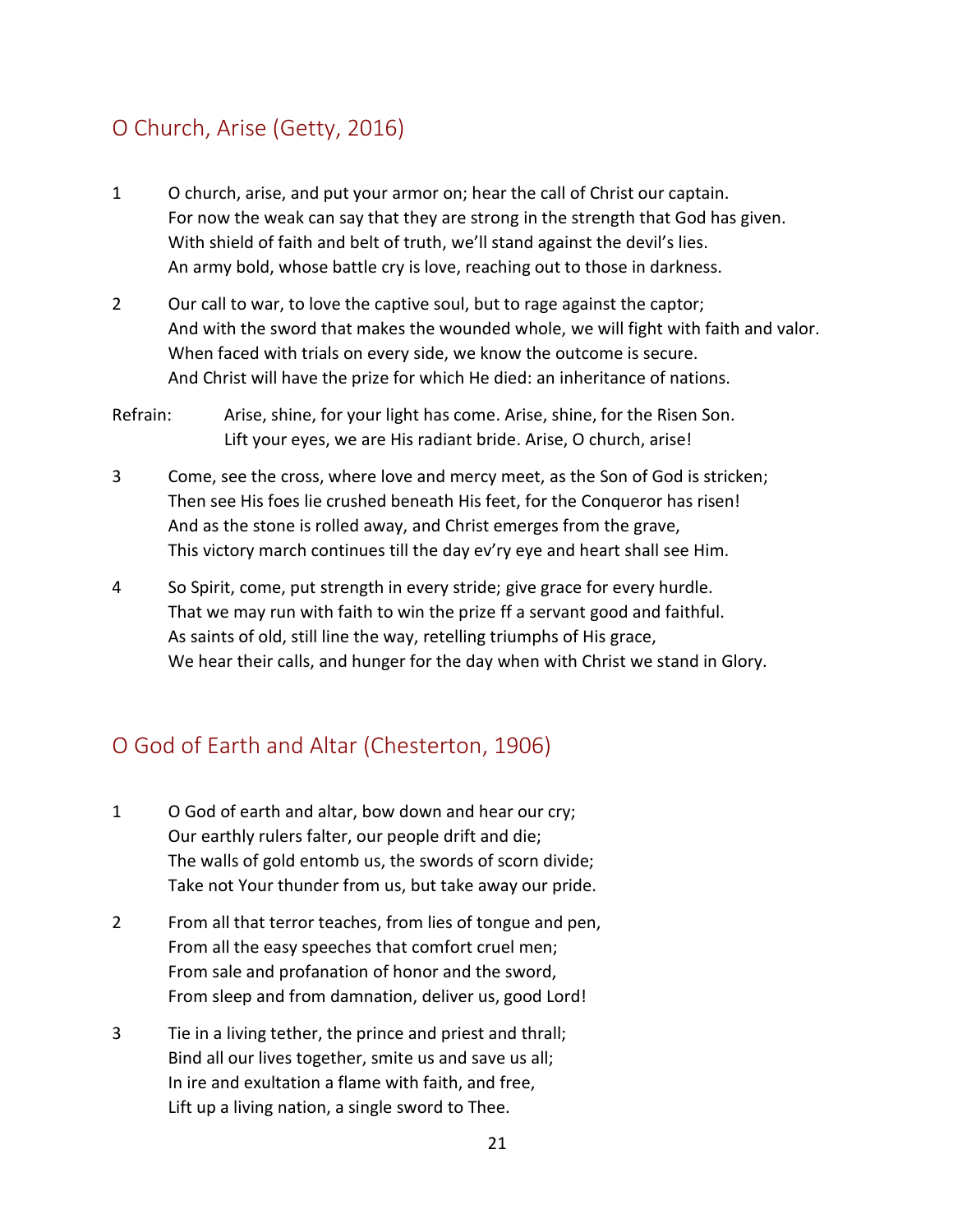## <span id="page-22-0"></span>O Great God (Kauflin, 2006)

- 1 O Great God of highest Heaven, occupy my lowly heart; Own it all and reign supreme, conquer every rebel power; Let no vice or sin remain that resists your holy war, You have loved and purchased me; make me yours forevermore.
- 2 I was blinded by my sin, had no ears to hear your voice; Did not know your love within, had no taste for Heaven's joys; Then your Spirit gave me life, opened up your Word to me; Through the gospel of your Son, gave me endless hope and peace.
- 3 Help me now to live a life that's dependent on your grace; Keep my heart and guard my soul from the evils that I face; You are worthy to be praised with my every thought and deed; O Great God of highest Heaven glorify your name through me.

## <span id="page-22-1"></span>O 'Twas a Joyful Sound to Hear (Psalm 122; Tate/Brady, 1735)

- 1 O, 'twas a joyful sound to hear, our tribes devoutly say: Up Israel! To the temple haste, and keep your festal day.
- 2 At Salem's courts we must appear, with our assembled powers, In strong and beauteous order ranged; like her united towers.
- 3 O pray we then for Salem's peace; for they shall prosperous be, Thou holy city of our God, who bear true love to thee.
- 4 May peace within thy sacred walls a constant guest be found, With plenty and prosperity Thy palaces be crowned.
- 5 For my dear brethren's sake, and friends no less than brethren dear, I'll pray – May peace in Salem's tow'rs a constant guest appear.
- 6 But most of all I'll seek thy good, and ever wish thee well, For Sion and the temple's sake, where God vouchsafes to dwell.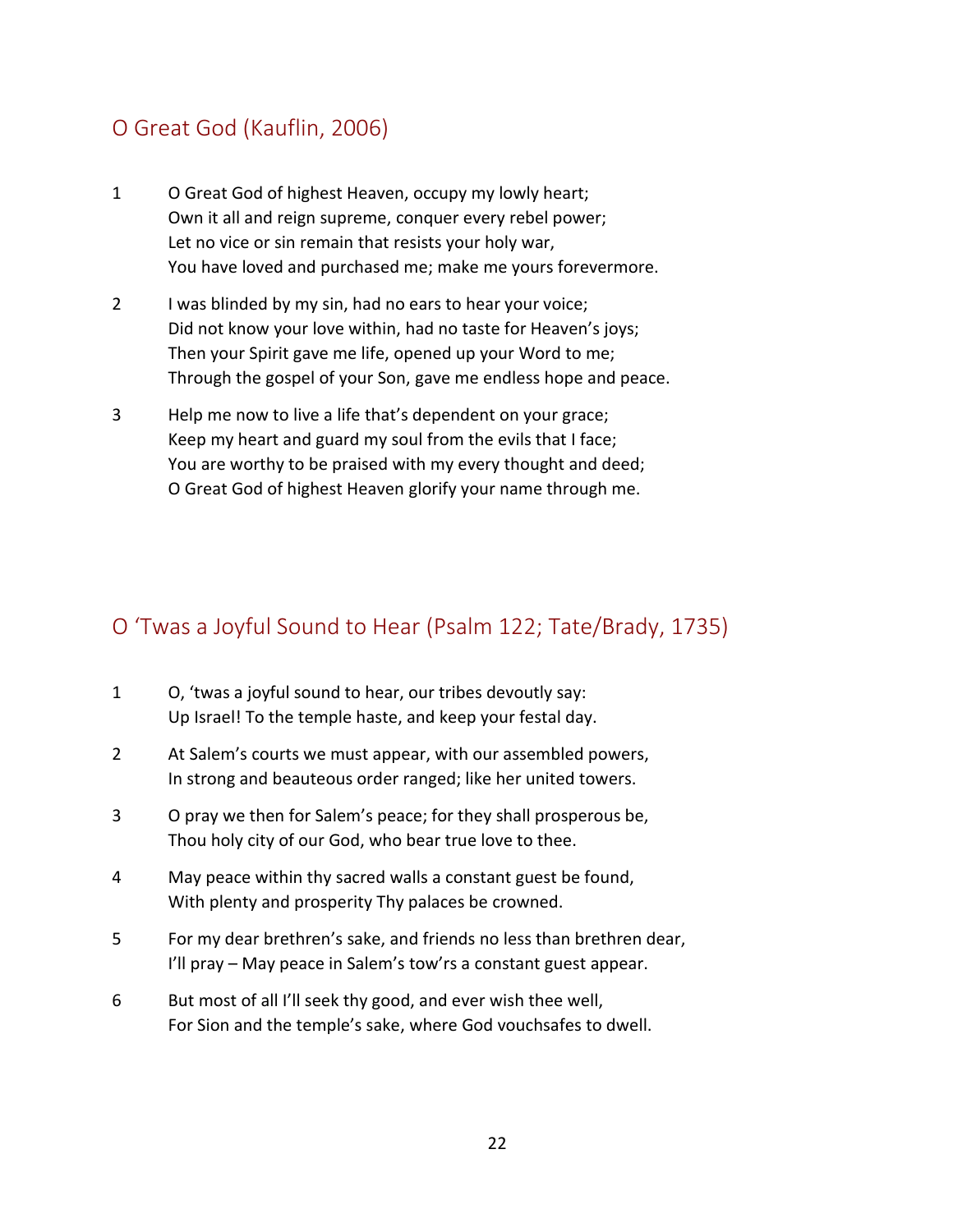#### <span id="page-23-0"></span>Praise Him! Praise Him! (Crosby, 1869)

1 Praise him! praise him! Jesus, our blessed Redeemer! Sing, O earth his wonderful love proclaim! Hail him! hail him! highest archangels in glory, Strength and honor give to his holy name! Like a shepherd Jesus will guard his children -- In his arms he carries them all day long:

Refrain: Praise him! praise him! tell of his excellent greatness! Praise him! praise him! ever in joyful song!

- 2 Praise him! praise him! Jesus, our blessed Redeemer! For our sins he suffered and bled and died; He our Rock, our hope of eternal salvation, Hail him! hail him! Jesus the Crucified. Sound his praises -- Jesus who bore our sorrows -- Love unbounded, wonderful, deep and strong.
- 3 Praise him! praise him! Jesus, our blessed Redeemer! Heav'nly portals loud with hosannas ring! Jesus, Savior, reigneth for ever and ever, Crown him! crown him! Prophet and Priest and King! Christ is coming, over the world victorious -- Pow'r and glory unto the Lord belong.

#### <span id="page-23-1"></span>Praise Ye the Lord (Psalm 117; Erb, 2005)

Praise the Lord, all ye nations. Praise Him, all ye people, For His merciful kindness is great toward us, And the truth of the Lord endureth forever. Praise ye the Lord. Praise ye the Lord. Praise ye the Lord!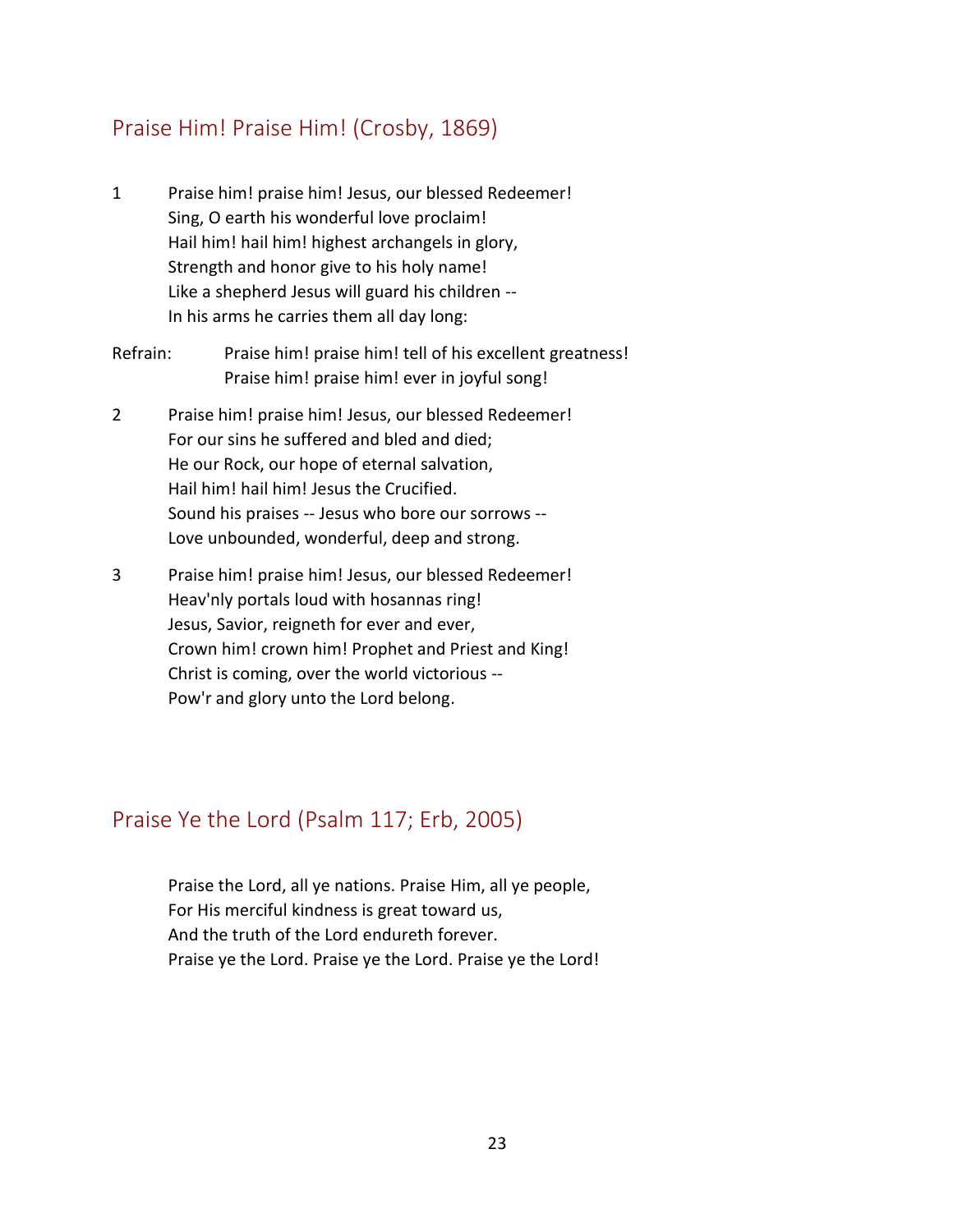#### <span id="page-24-0"></span>Psalm 8 (Soles, 1998)

O LORD our Lord, how excellent is Your Name in all the earth (X2)

Out of the mouths of babies and children You have established Your strength. What can Your enemies do but keep silent and still? When I consider Your heavens, the work of Your fingers, The moon and the stars You ordained, What is man that You care or even remember? But him You exalt all the same: You have crowned him with glory and honor, let him rule over all You have made; All the birds of the air, and the fish of the sea, and the beasts of the field Are all under his feet.

O LORD our Lord, how excellent is Your Name in all the earth (X2)

## <span id="page-24-1"></span>Sanctus (Schubert, 1827)

- 1 Holy, holy, holy, Holy is the Lord! Holy, holy, holy, worshipped and adored. He without beginning, ageless and the same, is and ever shall be – Glory to his name.
- 2 Holy, holy, holy, Holy is the Lord! Holy, holy, holy, worshipped and adored. Lord of hosts, the glory from Thy throne outpoured fills the earth and heavens – Holy is the Lord!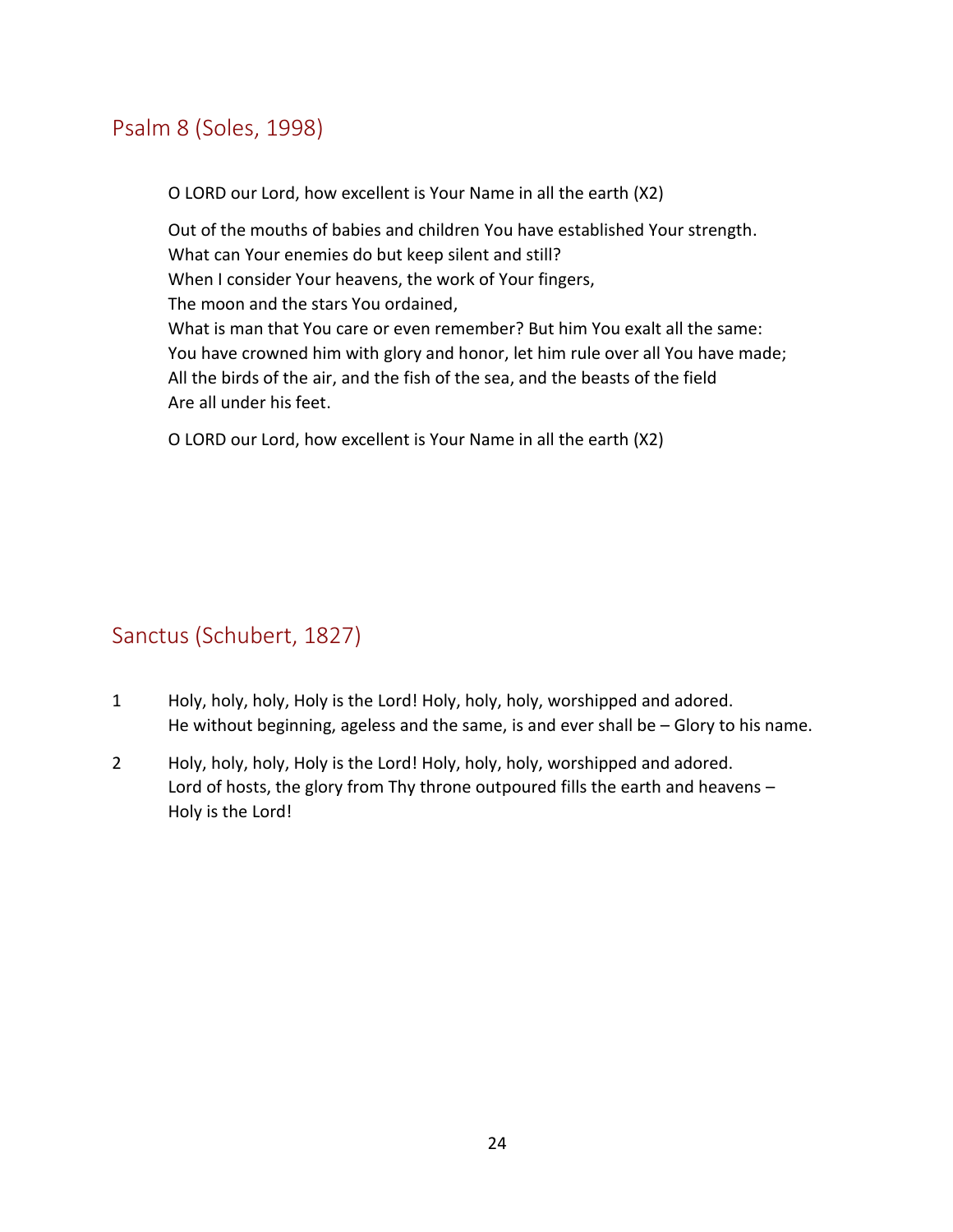#### <span id="page-25-0"></span>Show Us Christ (Kauflin/Plank, 2011)

- 1 Prepare our hearts, O God; help us to receive. Break the hard and stony ground; help our unbelief. Plant Your Word down deep in us, cause it to bear fruit. Open up our ears to hear, lead us in Your truth.
- Refrain: Show us Christ, show us Christ; O God, reveal Your glory Through the preaching of Your Word, Until every heart confesses, "Christ is Lord!"
- 2 Your Word is living light upon our darkened eyes, Guards us through temptations, makes the simple wise. Your Word is food for famished ones, freedom for the slave, Riches for the needy soul – Come speak to us today.
- Bridge: Where else can we go, Lord? Where else can we go? You have the words of eternal life. (Repeat)

#### <span id="page-25-1"></span>St. Patrick's Breastplate (St. Patrick, d.466)

Christ be with me, Christ within me, Christ behind me, Christ before me, Christ beside me, Christ to win me, Christ to comfort and restore me, Christ beneath me, Christ above me, Christ in quiet, Christ in danger, Christ in hearts of all that love me, Christ in mouth of friend and stranger.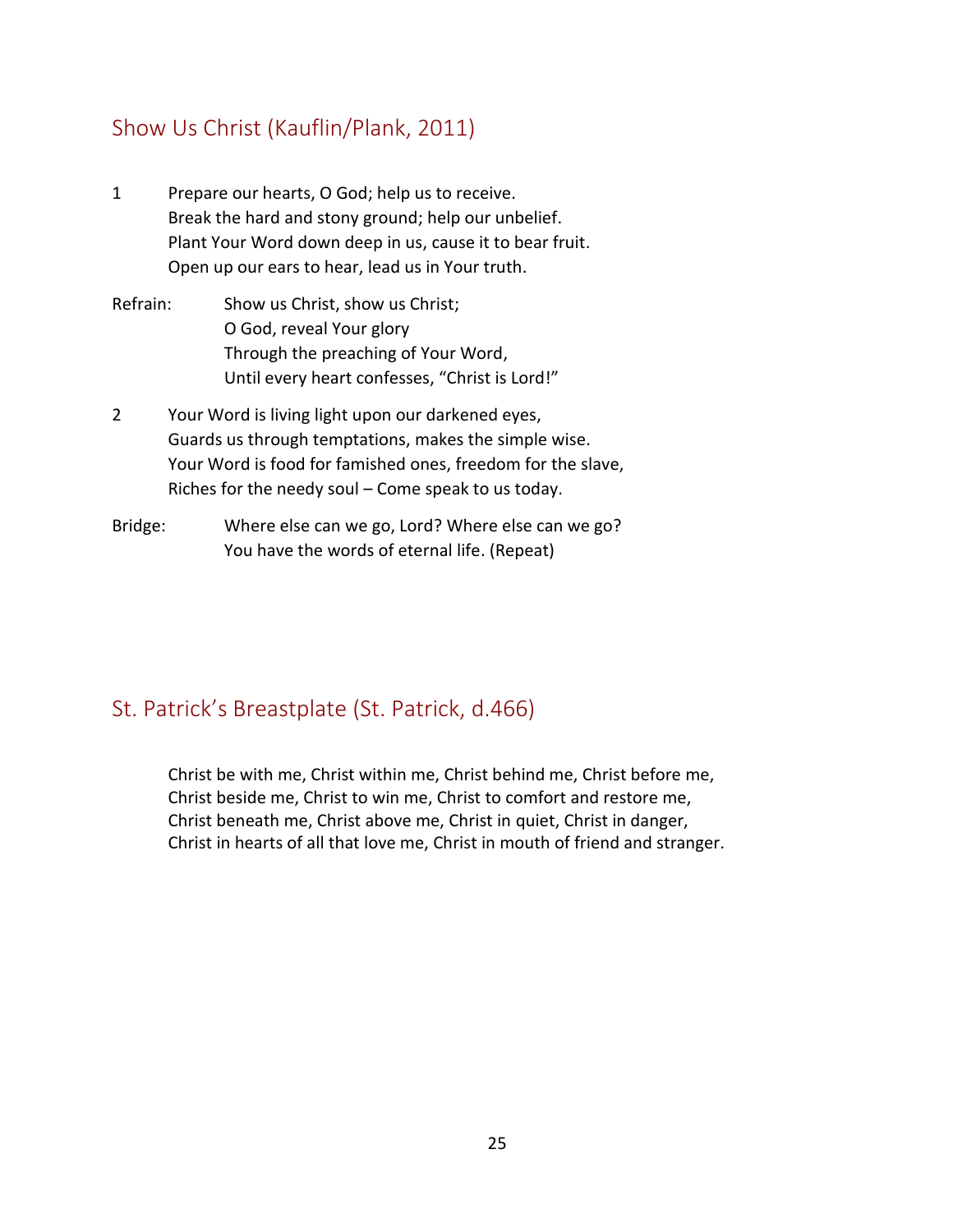## <span id="page-26-0"></span>The First Noel (English Carol, 17<sup>th</sup> c.)

- 1 The first Noel, the angel did say, was to certain poor shepherds in fields as they lay; In fields where they lay keeping their sheep, on a cold winter's night that was so deep. Noel, Noel, Noel, Noel – Born is the King of Israel!
- 2 They looked up and saw a star shining in the east, beyond them far; And to the earth it gave great light, and so it continued both day and night. Noel, Noel, Noel, Noel – Born is the King of Israel!
- 3 And by the light of that same star three wise men came from country far; To seek for a king was their intent, and to follow the star wherever it went. Noel, Noel, Noel, Noel – Born is the King of Israel!
- 4 This star drew nigh to the northwest, o'er Bethlehem it took its rest; And there it did both stop and stay, right over the place where Jesus lay. Noel, Noel, Noel, Noel – Born is the King of Israel!
- 5 Then entered in those Wise Men three, full reverently upon the knee, And offered there, in his presence, their gold and myrrh and frankincense. Noel, Noel, Noel, Noel – Born is the King of Israel!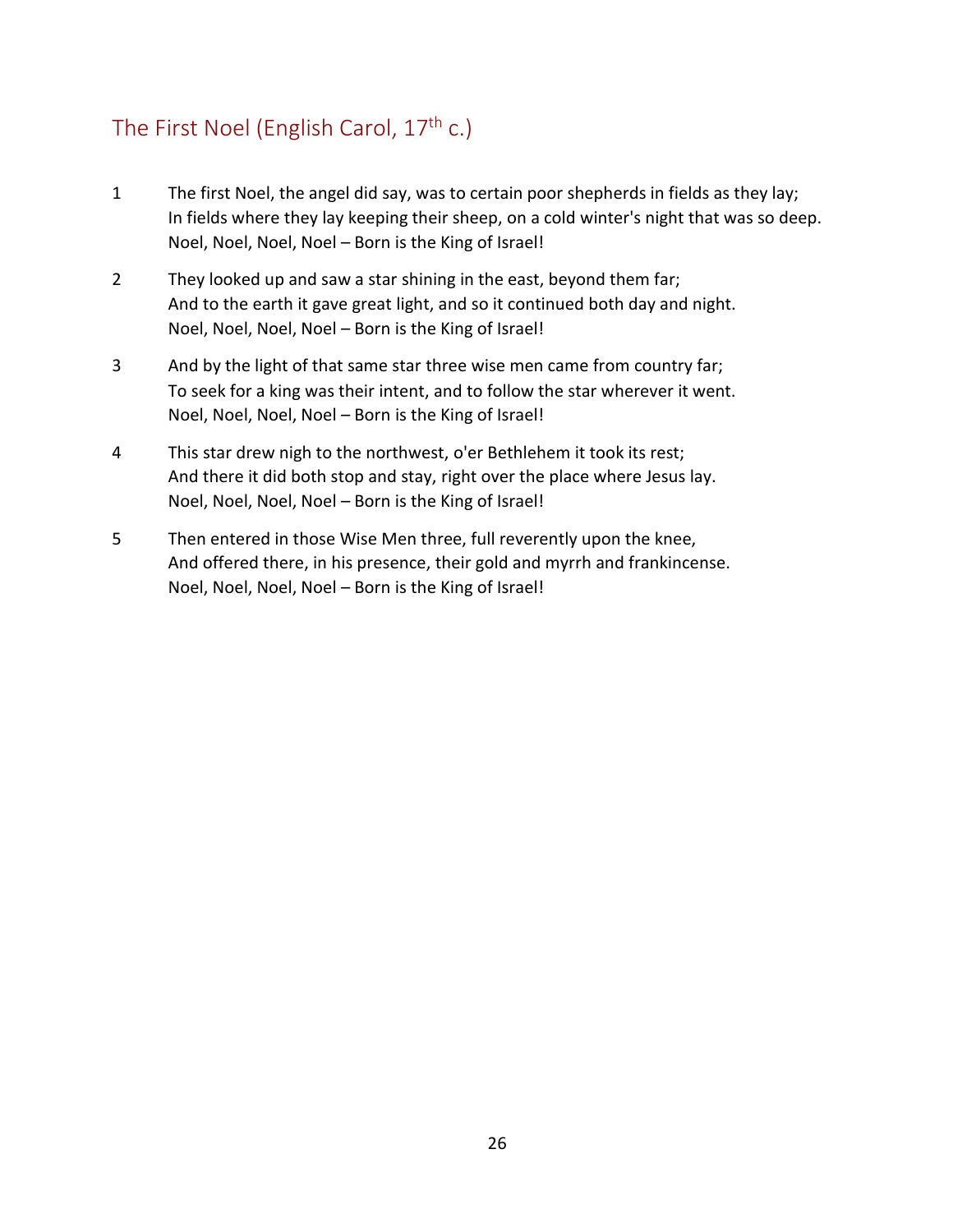## <span id="page-27-0"></span>The King of Love My Shepherd Is (from Psalm 23; Baker & Dykes, 1868)

- 1 The King of love my Shepherd is, whose goodness faileth never; I nothing lack if I am His and He is mine forever.
- 2 Where streams of living water flow my ransomed soul He leadeth, And where the verdant pastures grow, with food celestial feedeth.
- 3 Perverse and foolish oft I strayed, but yet in love He sought me, And on His shoulder gently laid, and home, rejoicing, brought me.
- 4 In death's dark vale I fear no ill with Thee, dear Lord, beside me; Thy rod and staff my comfort still, Thy cross before to guide me.
- 5 Thou spread'st a table in my sight; Thine unction grace bestoweth; And O what transport of delight from Thy pure chalice floweth.
- 6 And so through all the length of days Thy goodness faileth never; Good Shepherd, may I sing Thy praise within Thy house forever.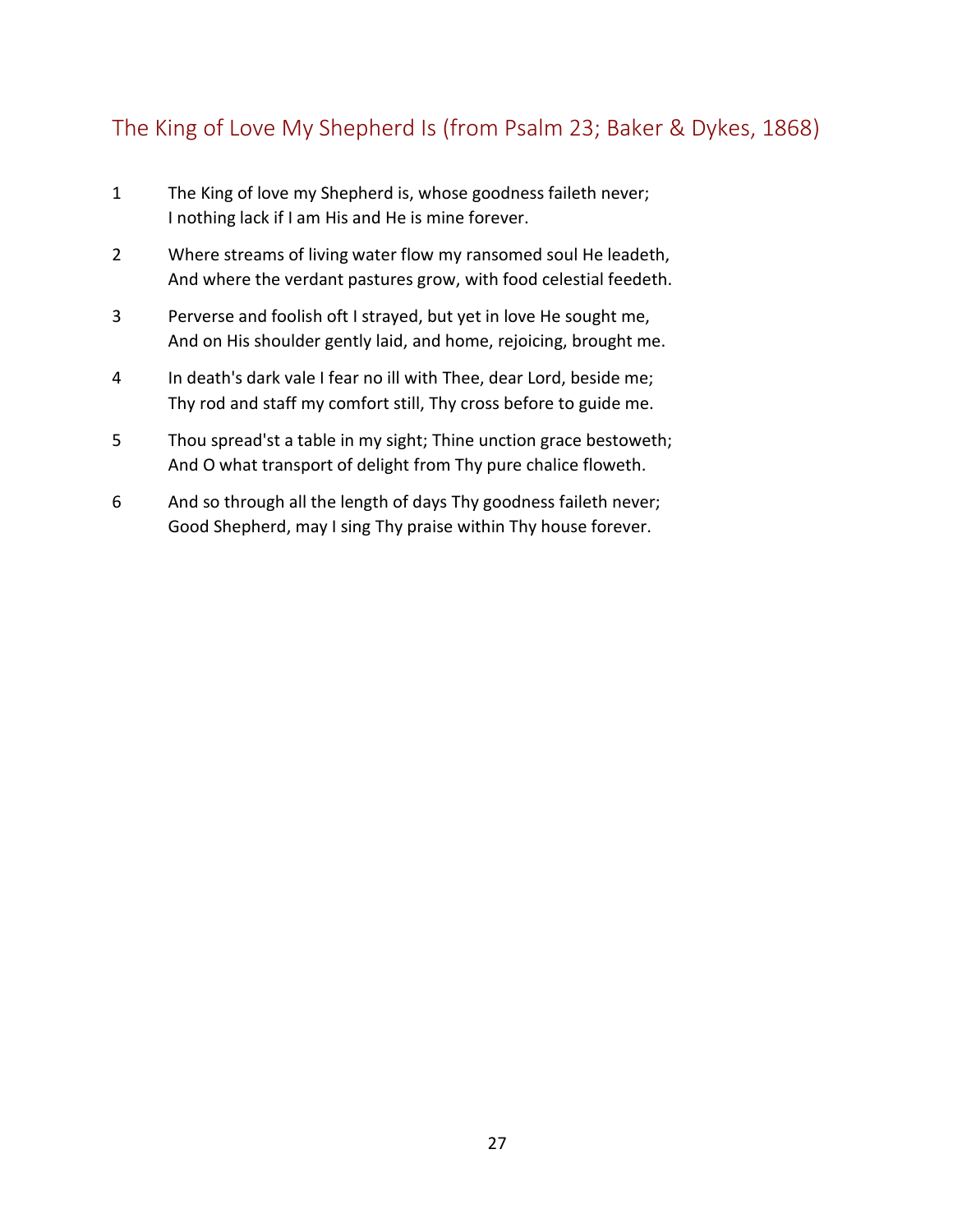## <span id="page-28-0"></span>The Lord Hear Thee in Troubled Times (based on Psalm 20; Wilson, 2001; Schutz, 1661)

- 1 The LORD hear thee in troubled times, may Jacob's God defend thee, And send out strength from Zion's hill and from His sanctuary. May He recall thine offerings, with all thy sacrifices, And grant thee all thy heart's desire, fulfilling all thy purpose, As His good grace suffices.
- 2 We will rejoice; salvation comes! In God's name lift our banners. May God fulfill all thy requests and lift up all thy banners. Thus now I know God saves His own, God saves His own anointed. He always hears, with His right hand He comes from heav'n above us, And in the strength appointed.
- 3 Some always trust in chariots and others trust in horses, But we recall our LORD and God, strong past our own resources. Our enemies have fallen low but we are held and upright. So save us, LORD, our God and King as we in trouble call Thee, As we in trouble call Thee.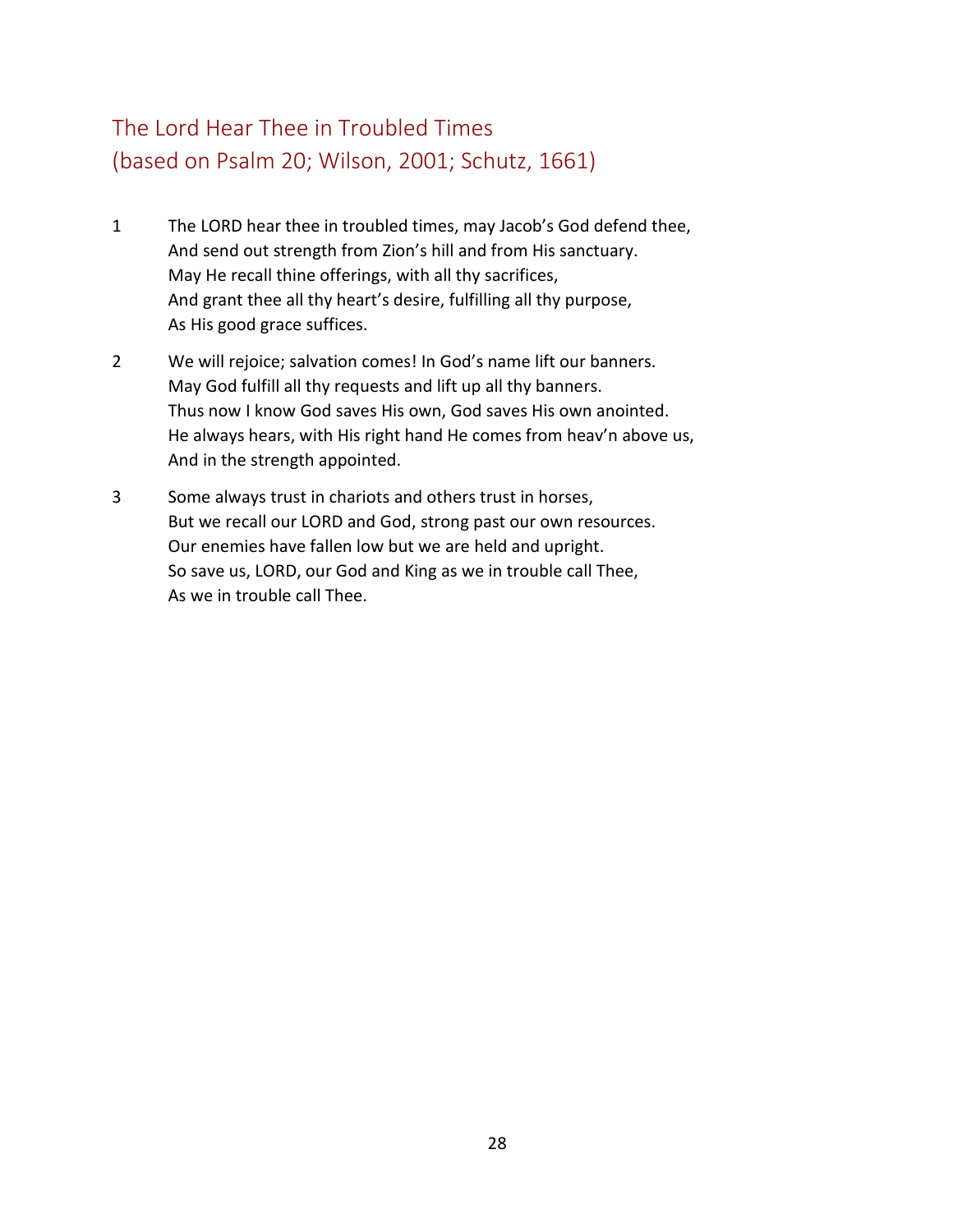## <span id="page-29-0"></span>The Lord is My Salvation (Getty, 2016)

- 1 The grace of God has reached for me, and pulled me from the raging sea And I am safe on this solid ground. The Lord is my salvation! I will not fear when darkness falls; His strength will help me scale these walls. I'll see the dawn of the rising sun. The Lord is my salvation!
- Refrain: Who is like the Lord our God? Strong to save, faithful in love. My debt is paid and the vict'ry won! The Lord is my salvation!
- 2 My hope is hidden in the Lord; He flow'rs each promise of His Word. When winter fades I know spring will come. The Lord is my salvation! In times of waiting, times of need, when I know loss, when I am weak, I know His grace will renew these days. The Lord is my salvation!
- 3 And when I reach my final day, He will not leave me in the grave; But I will rise, He will call me home. The Lord is my salvation!
- Conclusion: Glory be to God the Father; Glory be to God the Son; Glory be to God the Spirit. The Lord is our salvation!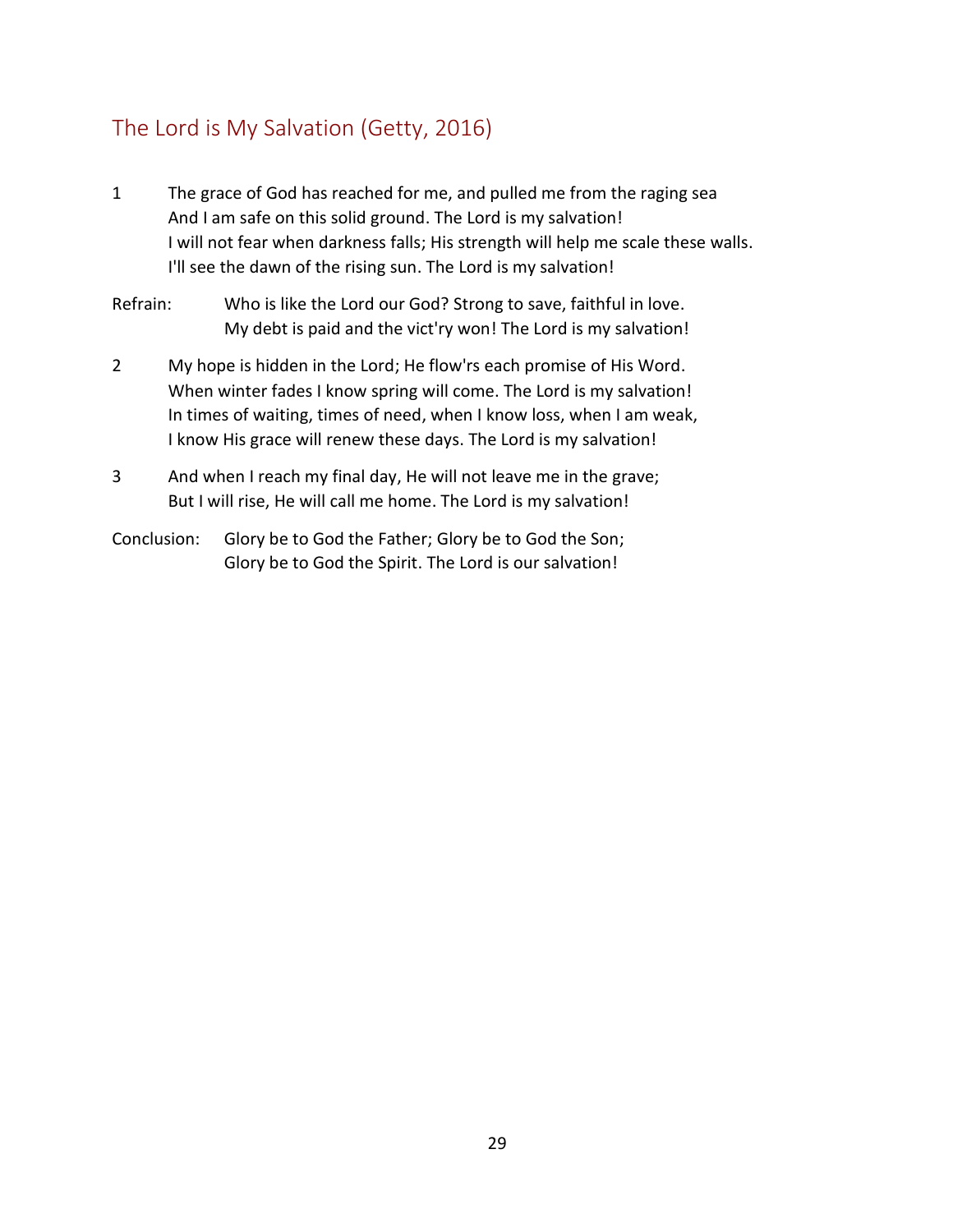## <span id="page-30-0"></span>The Love of God (Lehman, 1917)

- 1 The love of God is greater far than tongue or pen can ever tell; It goes beyond the highest star and reaches to the lowest hell. The guilty pair, bowed down with care, God gave His Son to win; His erring child He reconciled and pardoned from his sin.
- 2 When years of time shall pass away, and earthly thrones and kingdoms fall, When men who here refuse to pray, on rocks and hills and mountains call, God's love so sure shall still endure, all measureless and strong, Redeeming grace to Adam's race, the saints and angels' song.
- 3 Could we with ink the ocean fill, and were the skies of parchment made, Were every stalk on earth a quill, and every man a scribe by trade, To write the love of God above would drain the ocean dry, Nor could the scroll contain the whole, though stretched from sky to sky.
- Conclusion: O love of God, how rich and pure! How measureless and strong! It shall forevermore endure, the saints' and angels' song.

## <span id="page-30-1"></span>The Power of the Cross (Townend/Getty, 2005)

| 1        | Oh, to see the dawn of the darkest day - Christ on the road to Calvary.<br>Tried by sinful men, torn and beaten, then nailed to a cross of wood -                    |
|----------|----------------------------------------------------------------------------------------------------------------------------------------------------------------------|
| Refrain: | This, the pow'r of the cross: Christ became sin for us,<br>Took the blame, bore the wrath, we stand forgiven at the cross.                                           |
| 2        | Oh, to see the pain written on Your face, bearing the awesome weight of sin;<br>Ev'ry bitter thought, ev'ry evil deed crowning Your bloodstained brow -              |
| 3        | Now the daylight flees, now the ground beneath quakes as its Maker bows His head;<br>Curtain torn in two, dead are raised to life, "Finished!" the vict'ry cry -     |
| 4        | Oh, to see my name written in the wounds, for through Your suffering I am free;<br>Death is crushed to death, life is mine to live, won through Your selfless love - |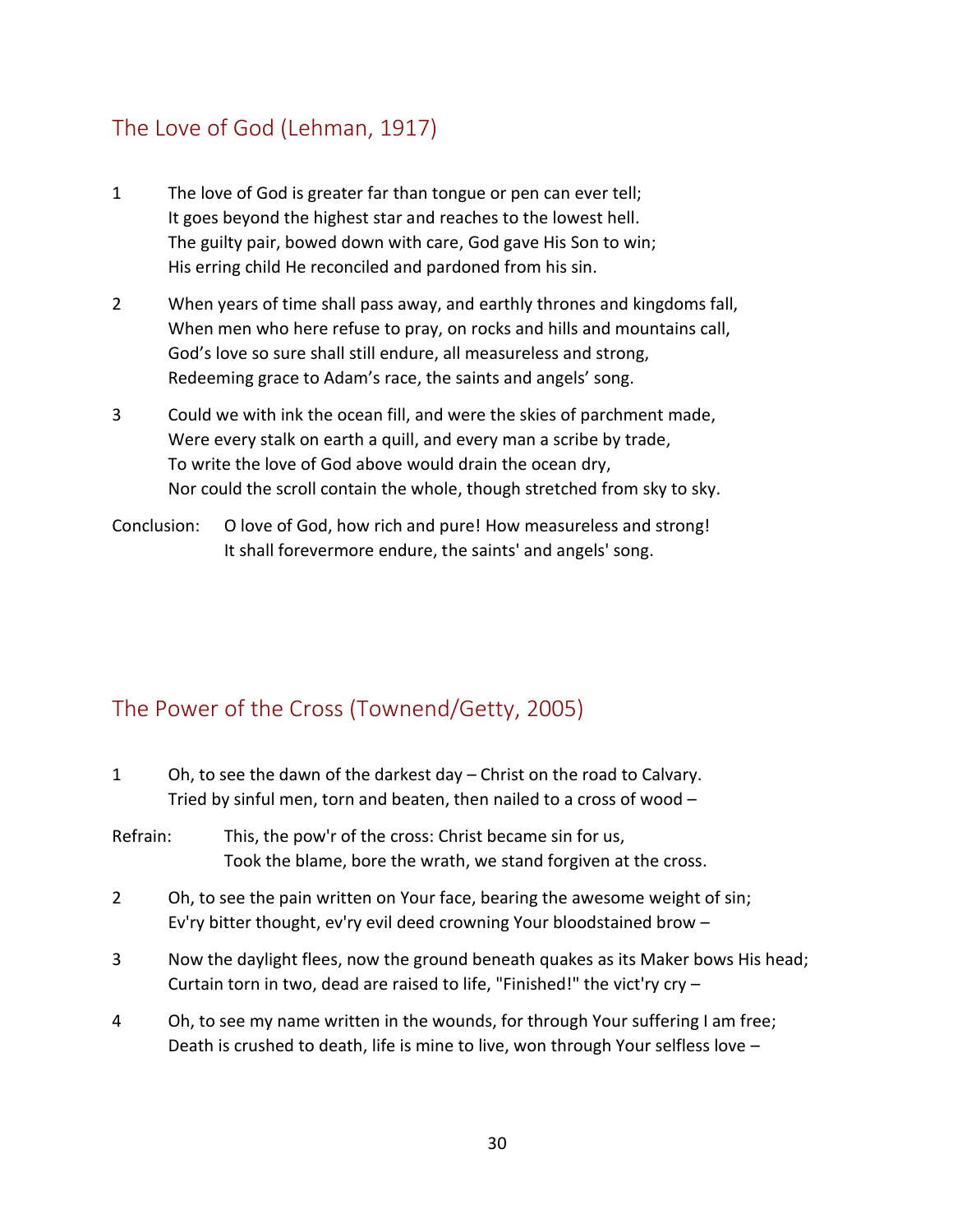#### <span id="page-31-0"></span>To Your Table (Soles, 1999)

- 1 As surely as this bread and cup we see with our eyes, You have made us sons of God by one sacrifice. We who once were far away You have now brought near; Children at Your throne of grace lose their guilty fears.
- Refrain: To Your table we will come rejoicing in the goodness of our God; Our salvation rests on Your Anointed, not the deeds that we have done.
- 2 As surely as we taste this bread and wine with our tongue, You will feed our soul with meals divine till You come. You provide our daily bread, all we have from You; Hungry stranger, come and find: Here is real food.
- Conclusion: To Your table we will come delighted You've forgiven all our sin! Great Your kindness that we are invited by the Lord to enter in.

#### <span id="page-31-1"></span>We Have Been Called to the Feast (Searles, 2018)

- 1 We have been called to the feast, to come without money and eat. There's strength for the weary and hope for the poor Here at your table, O Lord.
- Refrain: Blessed are all you have called to the table. The lost and least will taste and see You are faithful, forever faithful.
- 2 We're welcomed with arms open wide, You feed us with bread and with wine, Your mercy is seen and your promise is heard, Here at your table, O Lord. [Refrain]
- 3 The wolf will lie down with the lamb; Your glory will cover the land. We taste of your goodness, the riches in store Here at your table, O Lord. [Refrain]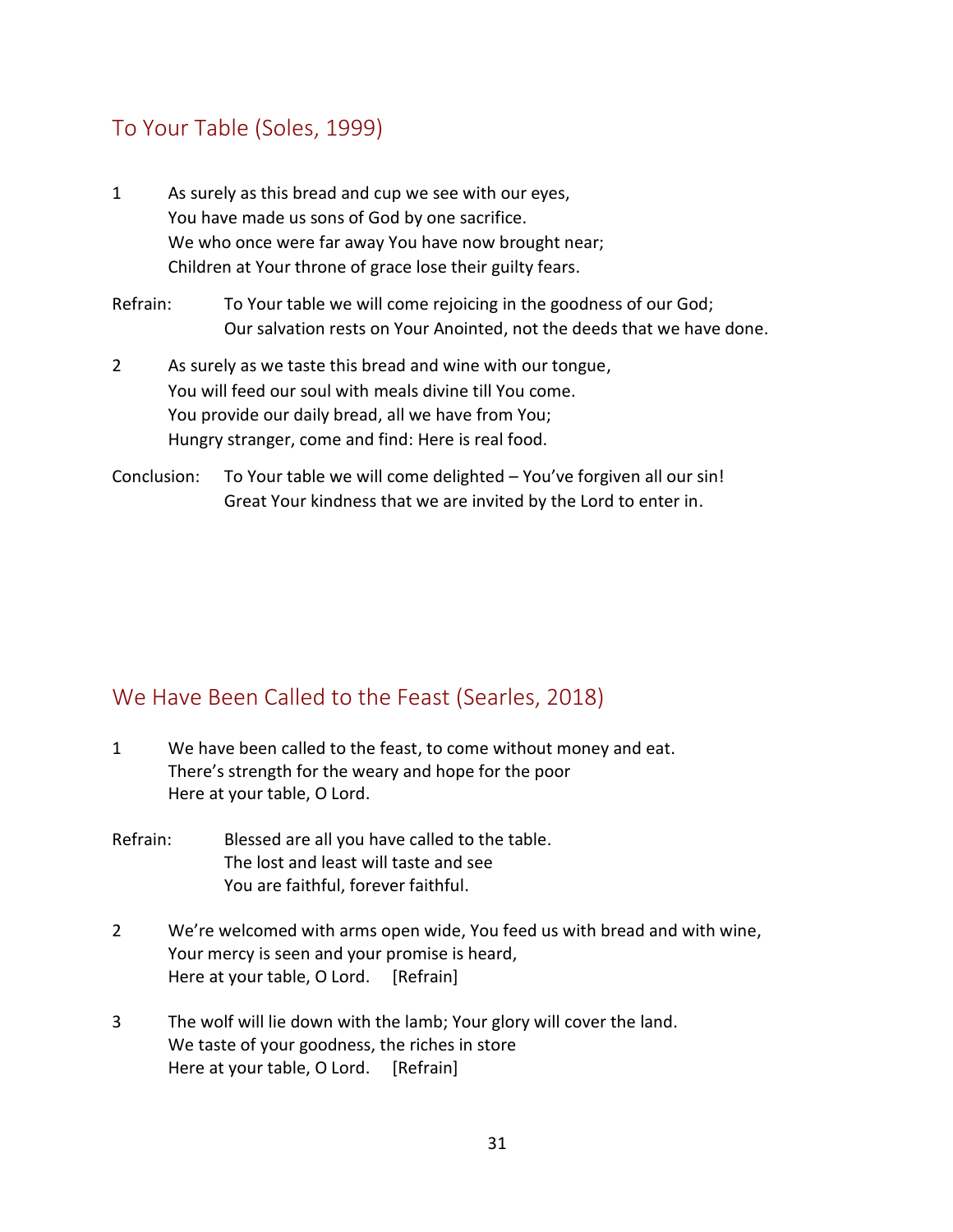## <span id="page-32-0"></span>When Trials Come (Getty, 2009)

- 1 When trials come no longer fear, for in the pain our God draws near To fire a faith worth more than gold, and there his faithfulness is told – And there his faithfulness is told.
- 2 Within the night I know your peace, the breath of God brings strength to me, And new each morning mercy flows as treasures of the darkness grow – As treasures of the darkness grow.
- 3 I turn to wisdom not my own for every battle you have known; My confidence will rest in you; your love endures, your ways are good – Your love endures, your ways are good.
- 4 When I am weary with the cost, I see the triumph of the cross. So in its shadow I shall run till you complete the work begun – Till you complete the work begun.
- 5 One day all things will be made new; I'll see the hope you called me to. And in your kingdom, paved with gold, I'll praise your faithfulness of old -I'll praise your faithfulness of old.